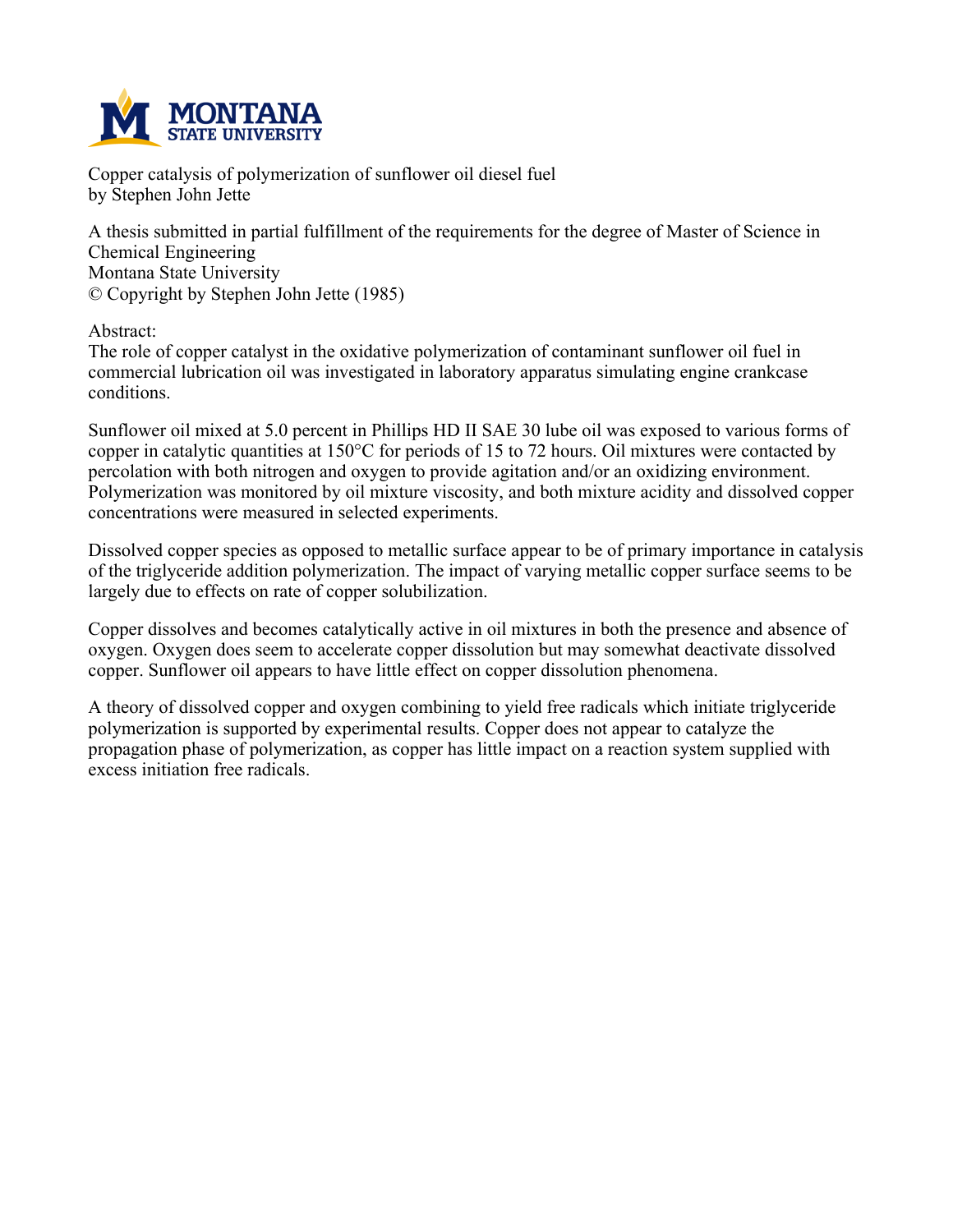# COPPER CATALYSIS OF POLYMERIZATION OF SUNFLOWER OIL DIESEL FUEL

by

Stephen John Jette

# A thesis submitted in partial fulfillment<br>of the requirements for the degree

#### of

Master of Science

in

 $\mathcal{L}_{\text{max}}$ 

Chemical Engineering

MONTANA STATE UNIVERSITY Bozeman, Montana

December 1985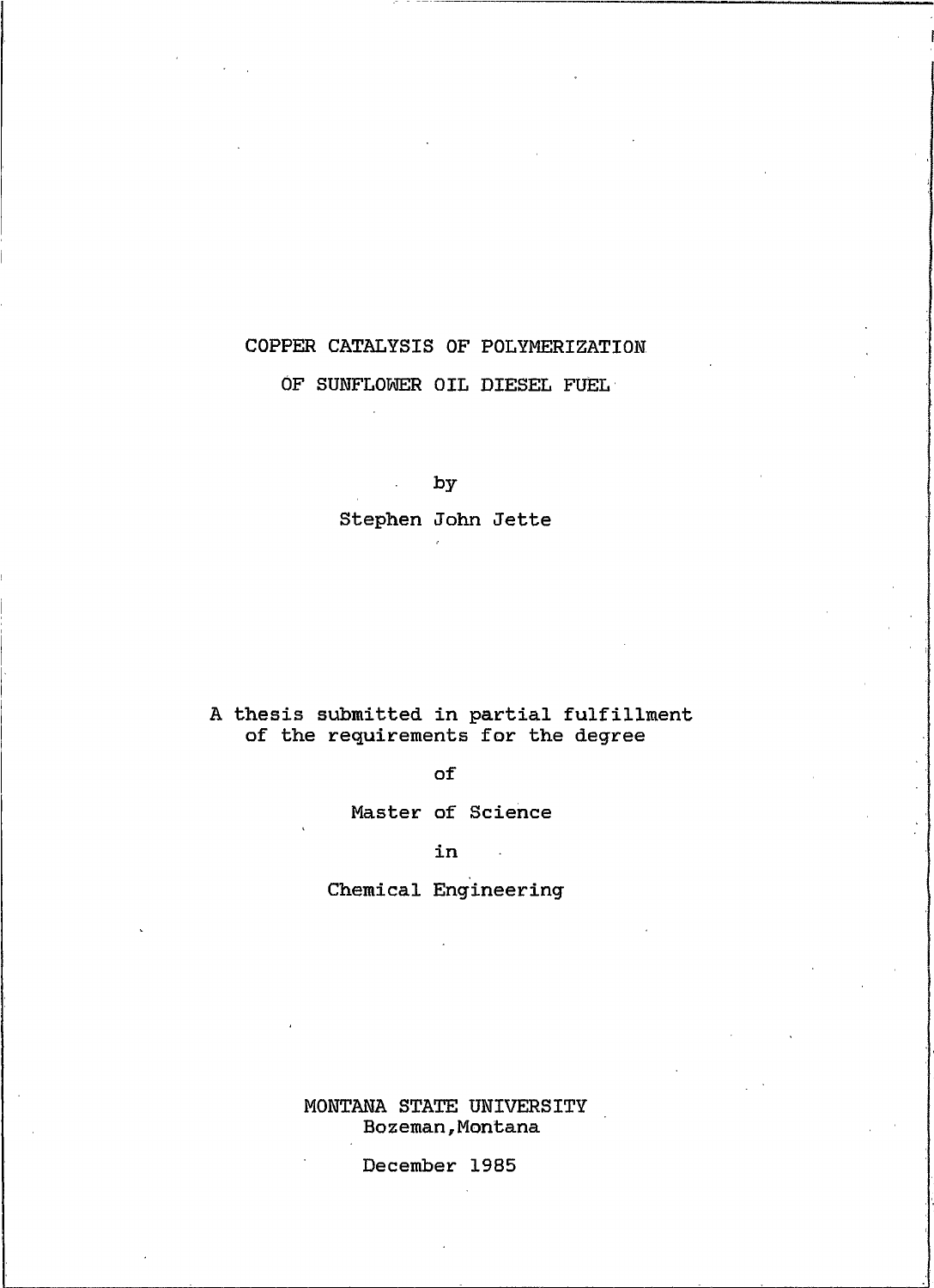MAIN LIB.<br>N378  $J51$  $Cop.$  2

ii

#### **APPROVAL**

#### of a thesis submitted by

#### Stephen John Jette

This thesis has been read by each member of the thesis<br>committee and has been found to be satisfactory regarding<br>content, English usage, format, citation, bibliographic<br>style, and consistency, and is ready for submission t

Duc. 23, 1985 D. K. Shaffer<br>Date Chairperson, Graduate Committee

Approved for the Major Department

Dec. 23, 1985 Head, Major Department

Approved for the College of Graduate Studies

Jan. 7, 1986 Rény L Parsons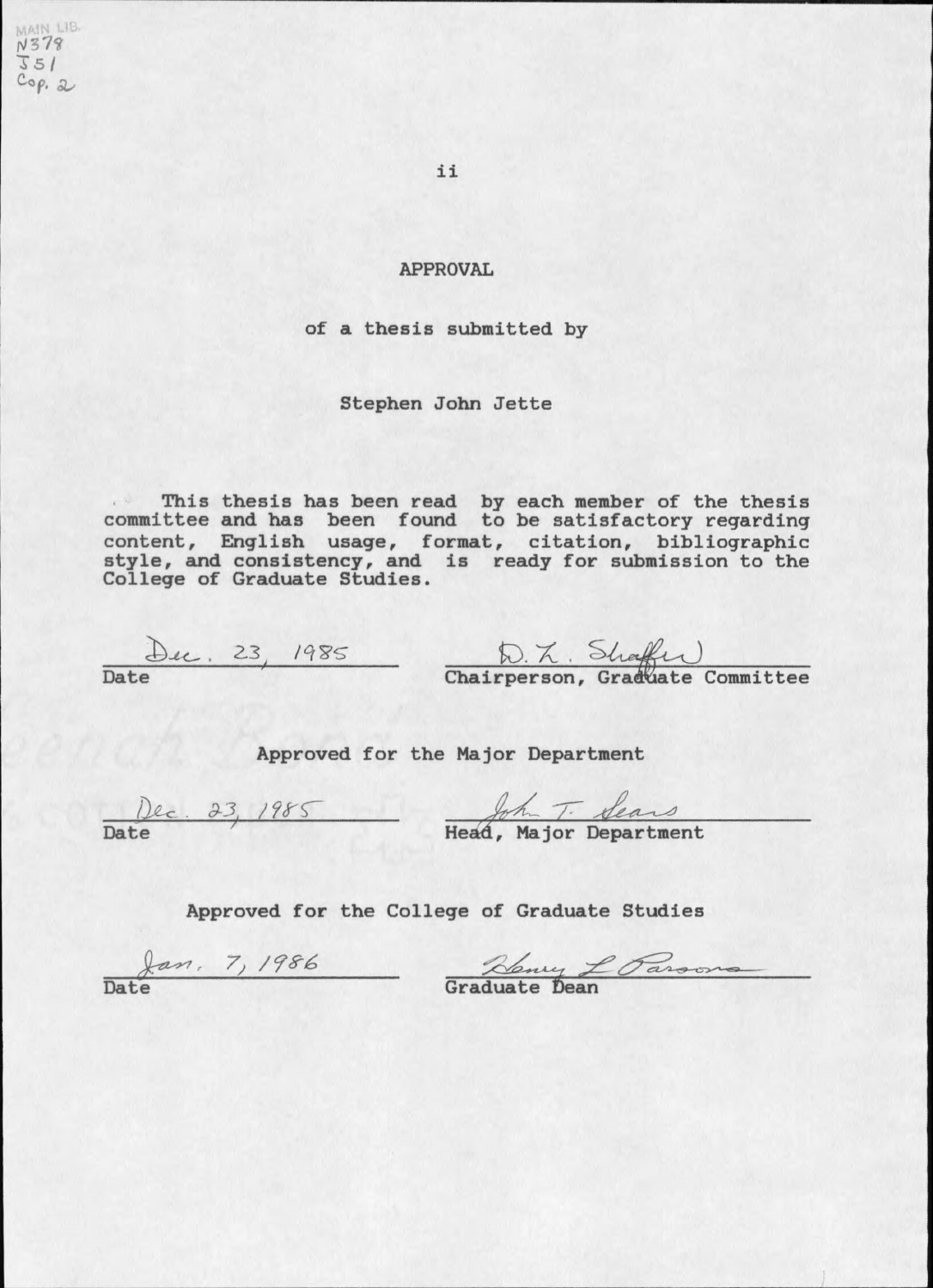### STATEMENT OF PERMISSION TO USE

<span id="page-3-0"></span>In presenting this thesis in partial fulfillment of the requirements for a master's degree at Montana State University, I agree that the Library shall make it available to borrowers under rules of the Library. Brief quotations from this thesis are allowable without special permission, provided that accurate acknowledgment of source is made.

Permission for extensive quotation from or reproduction of this thesis may be granted by my major professor, or in his absence, by the Dean of Libraries when, in the opinion of either, the proposed use of the material is for scholarly purposes. Any copying or use of the material in this thesis for financial gain shall not be allowed without my permission.

Signature Date

iii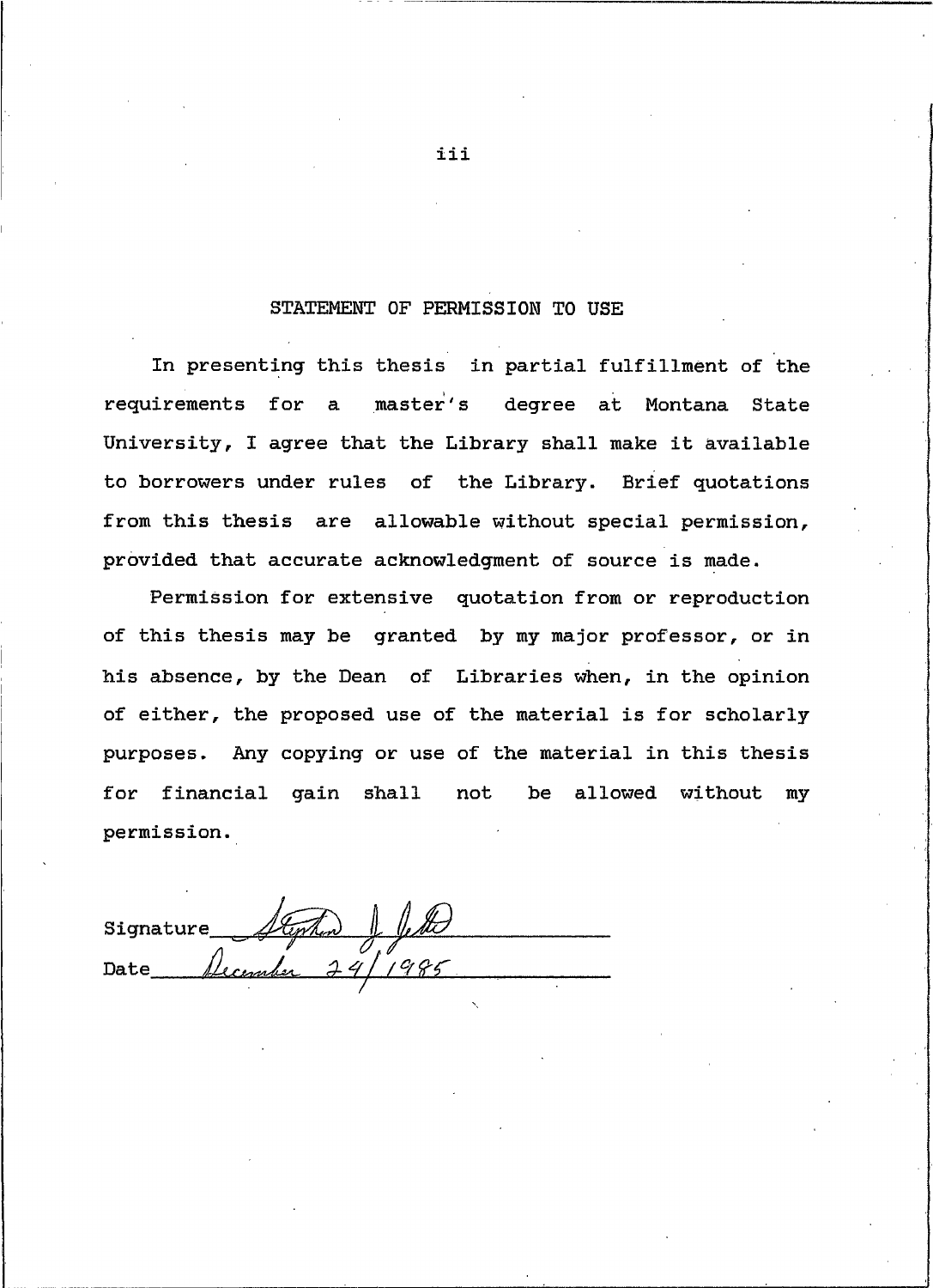## iv

# TABLE OF CONTENTS

|                                              | Page           |  |  |
|----------------------------------------------|----------------|--|--|
|                                              | ii             |  |  |
| STATEMENT OF PERMISSION TO USE               | iii            |  |  |
|                                              | iv             |  |  |
|                                              | $\mathbf{v}$   |  |  |
|                                              | vi             |  |  |
|                                              | vii            |  |  |
|                                              | З.             |  |  |
| RESEARCH OBJECTIVES                          | 5              |  |  |
|                                              | 6              |  |  |
| Oxidative Polymerization<br>Copper Catalysis | 6<br>11<br>14  |  |  |
|                                              | 17             |  |  |
| Experimental Procedures                      | 17<br>21<br>23 |  |  |
| RESULTS AND DISCUSSION                       | 27             |  |  |
|                                              | 59             |  |  |
|                                              | 63             |  |  |
| SUGGESTIONS FOR FUTURE RESEARCH              | 65             |  |  |
|                                              |                |  |  |
|                                              | 70             |  |  |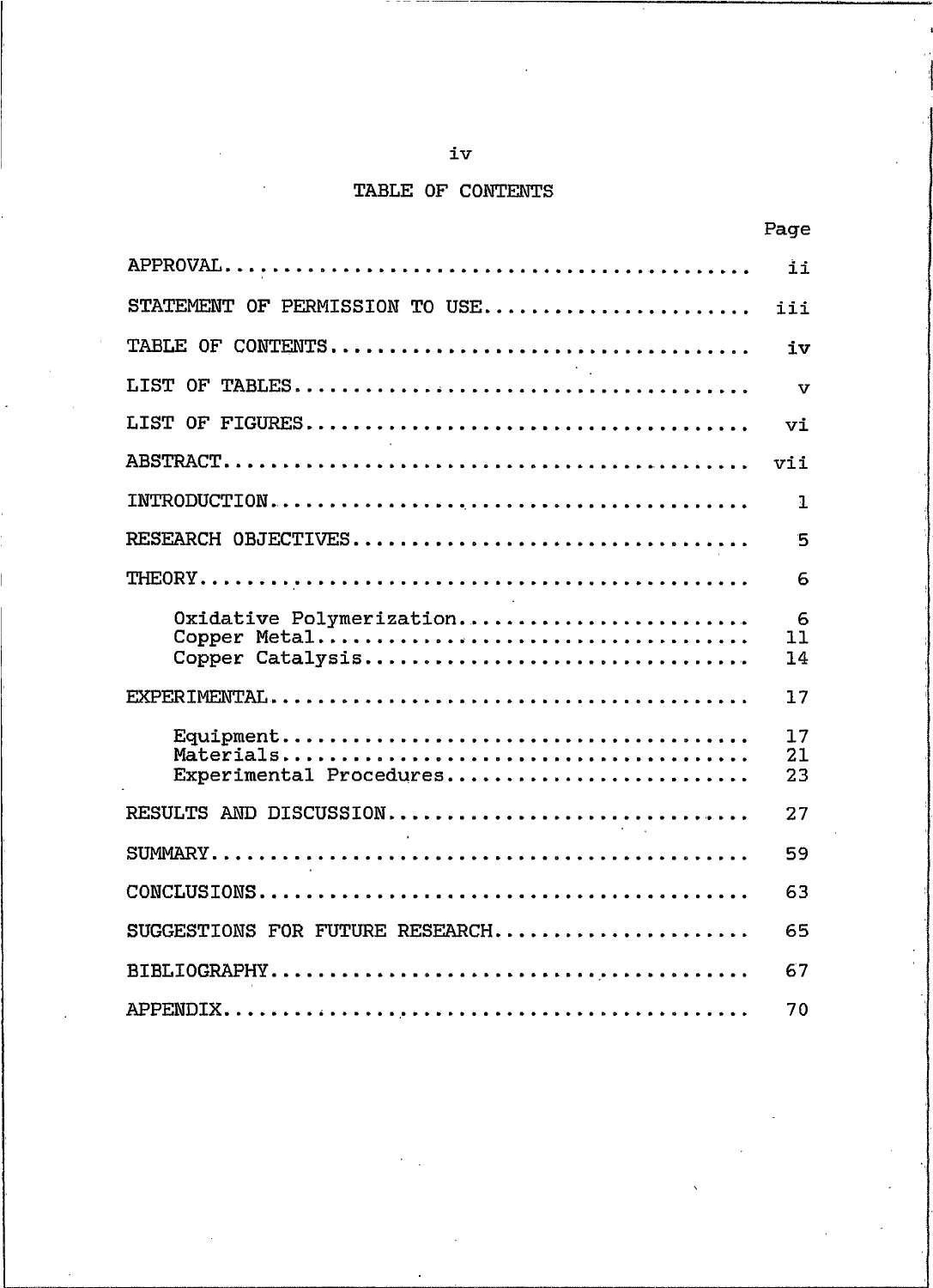# LIST OF TABLES

| Tables |                                                                                          | Page                               |
|--------|------------------------------------------------------------------------------------------|------------------------------------|
|        | I. Atomic emission results for Run 6                                                     | 34                                 |
| TT.    | Atomic emission results for<br>Runs 10 and 11.                                           | $47-$<br>$\mathbf{a} = \mathbf{a}$ |
| TTT.   | Total Base Number for Runs 10 and 11                                                     | - 48                               |
| IV.    | Total Base Number for Runs 17 and 18                                                     | 56                                 |
|        | V. Successive spectrographic analysis of used<br>oil from a diesel locomotive crankcase. | 70                                 |
|        | VI. Atomic emission data for copper and<br>common additive metals for selected runs.     | 71                                 |
| VII.   | Operation parameters for oil bath runs                                                   | 72                                 |
| VIII.  | Total Base Number in mg KOH/g Oil 73<br>for several runs.                                |                                    |
|        | IX. Limits for trace metal concentrations<br>in used crankcase oils.                     | 74                                 |

 $\bar{f}$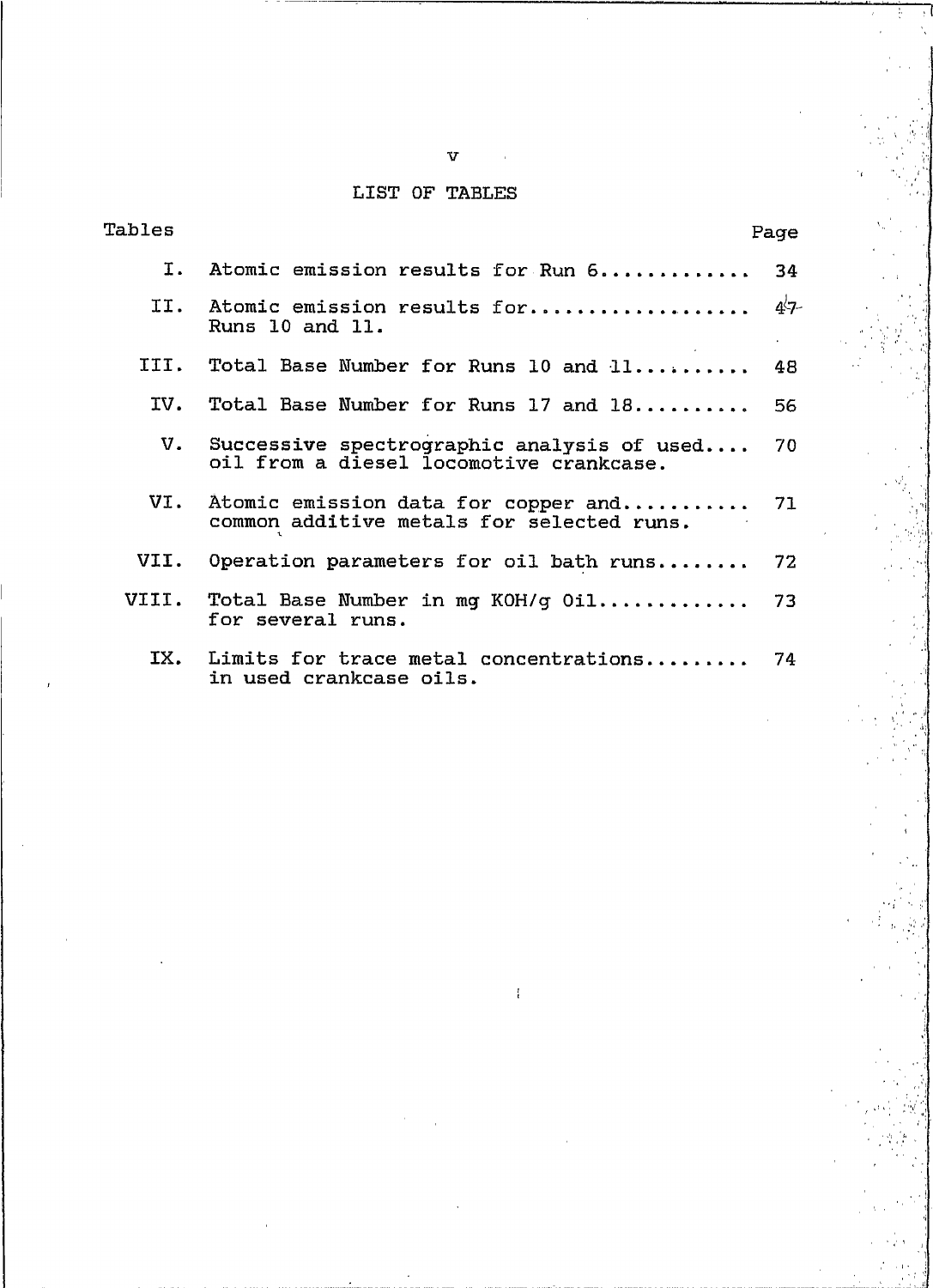# LIST OF FIGURES

| Figures |                                                                                                                                                                                                                               | Page |
|---------|-------------------------------------------------------------------------------------------------------------------------------------------------------------------------------------------------------------------------------|------|
| ı.      | Single cell apparatus                                                                                                                                                                                                         | 18   |
| 2.      |                                                                                                                                                                                                                               | 20   |
| 3.      | Operating diagram                                                                                                                                                                                                             | 22   |
| 4.      | Viscosity versus exposure time for standard<br>conditions of Rewolinski [4] and the current<br>work.                                                                                                                          | 28   |
| 5.      | Viscosity versus exposure time for varying<br>copper surface and sunflower oil concentration.                                                                                                                                 | 30   |
| 6.      | Viscosity versus exposure time with copper<br>foil removal at 18 hours.                                                                                                                                                       | 32   |
| 7.      | Viscosity versus exposure time for two<br>samples of Phillips 66 HD SAE 30 at<br>standard conditions.                                                                                                                         | 36   |
| 8.      | Viscosity versus exposure time with copper<br>foil removal and nitrogen gas changed to<br>oxygen at 24 hours.                                                                                                                 | 38   |
| 9.      | Viscosity versus exposure time with oxygen<br>and copper foil for initial 48.5 hours.<br>Copper foil removed and 5.0 percent sunflower<br>oil addition at 48.5 hours.                                                         | 42   |
| 10.     | Viscosity versus exposure time with oxygen<br>and copper foil for initial 48.5 hours.<br>Copper foil removed and 5.0 percent sunflower<br>oil addition at 48.5 hours.<br>Time zero<br>at the point of sunflower oil addition. | 43   |
| 11.     | Viscosity versus exposure time with nitrogen<br>and copper foil for initial 48.5 hours.<br>Copper foil removed, nitrogen changed to<br>oxygen, and 5.0 percent sunflower oil<br>addition at 48.5 hours.                       | 45   |

vi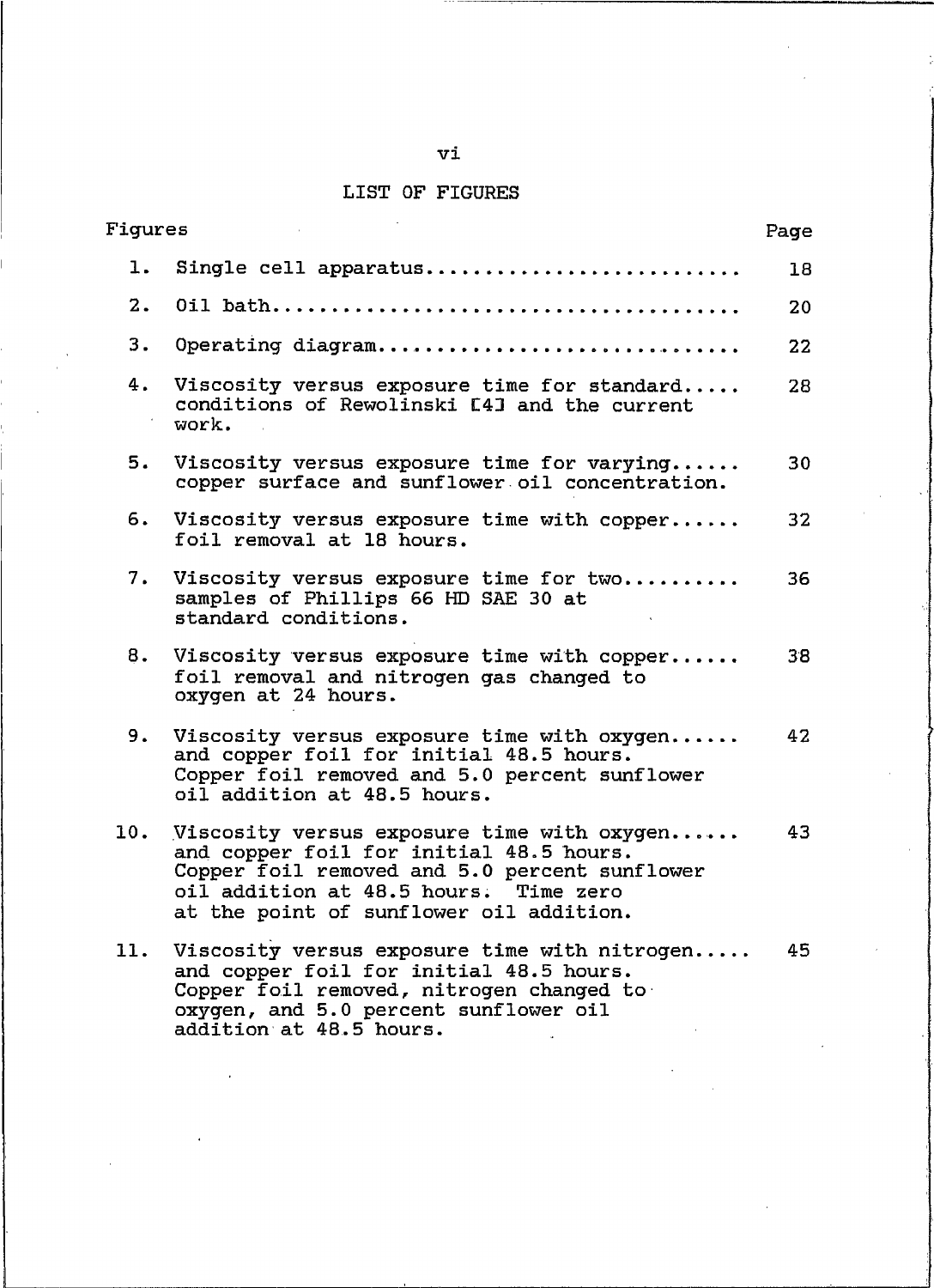vii.

| Figures |                                                                                                                                                                                                                                                                                      | Page |
|---------|--------------------------------------------------------------------------------------------------------------------------------------------------------------------------------------------------------------------------------------------------------------------------------------|------|
|         | 12. Viscosity versus exposure time with nitrogen<br>and copper foil for initial 48.5 hours.<br>Copper foil removed, nitrogen changed to<br>oxygen, and 5.0 percent sunflower oil<br>addition at 48.5 hours. Time zero at the<br>point of sunflower oil addition.                     | 46.  |
| 13.     | Viscosity versus exposure time with cupric<br>and cuprous oxides at standard conditions.                                                                                                                                                                                             | 50   |
| 14.     | Viscosity versus exposure time for varying<br>levels of cupric acetylacetonate at standard<br>conditions.                                                                                                                                                                            | 52   |
| 15.     | Viscosity versus exposure time with nitrogen<br>or oxygen and cupric acetylacetonate for<br>initial 48.5 hours and 5.0 percent sunflower<br>oil addition at 48.5 hours. Nitrogen changed<br>to oxygen at 48.5 hours for Run 18.                                                      | 54   |
| 16.     | Viscosity versus exposure time with nitrogen<br>or oxygen and cupric acetylacetonate for<br>initial 48.5 hours and 5.0 percent sunflower<br>oil addition at 48.5 hours. Nitrogen changed<br>to oxygen at 48.5 hours for Run 18. Time zero<br>at the point of sunflower oil addition. | 55   |
|         | 17. Viscosity versus exposure time using Lupersol<br>130 as a free radical initiator.                                                                                                                                                                                                | 58   |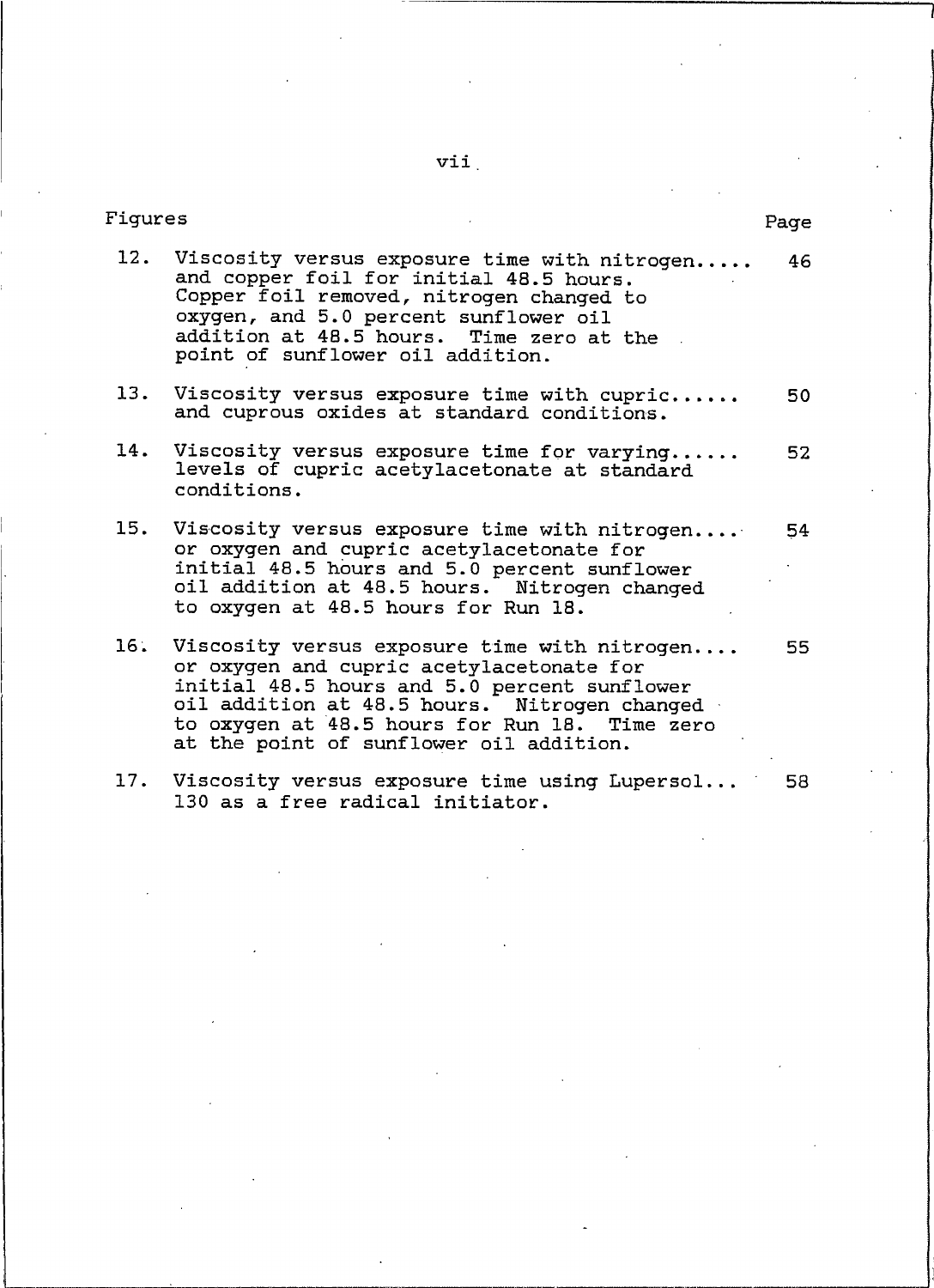#### **ABSTRACT**

The role of copper catalyst in the oxidative polymerization of oil contaminant sunflower fuel in commercial lubrication oil was investigated in laboratory apparatus simulating engine crankcase conditions.

Sunflower oil mixed at 5.0 percent in Phillips HD II SAE 30 lube oil was exposed to various forms of copper in catalytic quantities at 150 C for periods of 15 to 72 hours. Oil mixtures were contacted by percolation with both nitrogen and oxygen to provide agitation and/or an oxidizing environment. Polymerization was monitored by oil mixture viscosity, and both mixture acidity and dissolved copper concentrations were measured in selected experiments.

Dissolved copper species as opposed to metallic surface appear to be of primary importance in catalysis of the triglyceride addition polymerization. The impact of varying metallic copper surface seems to be largely due to effects on rate of copper solubilization.

and becomes catalytically active in Copper dissolves oil mixtures in both the presence and absence of oxygen. Oxygen does seem to accelerate copper dissolution but may somewhat deactivate dissolved copper. Sunflower oil appears to have little effect on copper dissolution phenomena.

A theory of dissolved copper and oxygen combining to yield free radicals which initiate triglyceride polymerization is supported by experimental results. Copper does not appear to catalyze the propagation phase of polymerization, as copper has little impact on a reaction system supplied with excess initiation free radicals.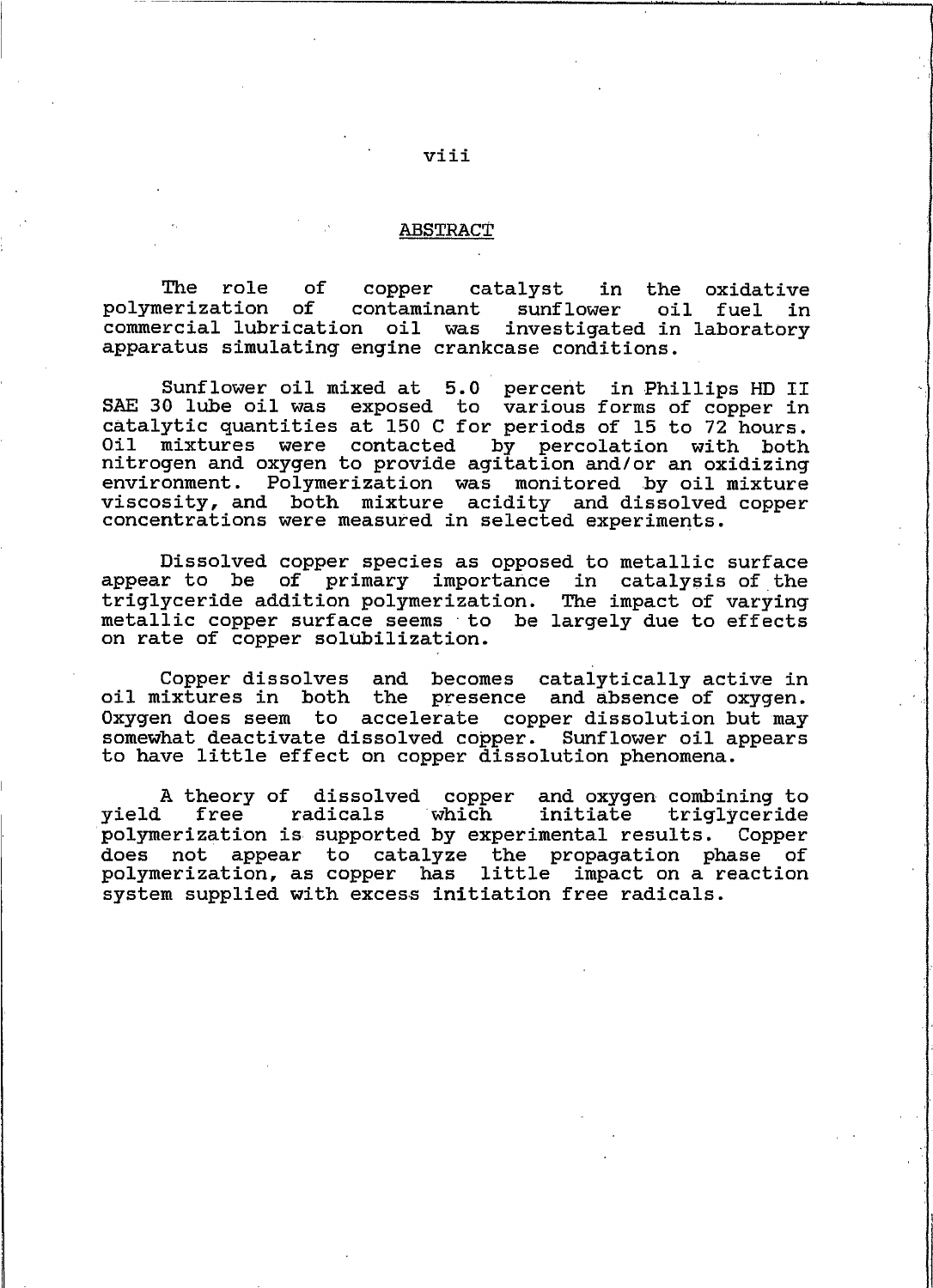#### <span id="page-9-0"></span>INTRODUCTION

Petroleum fuel stocks are among the most important energy sources available to modern society. The oil embargo of the early 1970s emphasized the United States' dependence on worldwide petroleum production. As a result, the search for suitable alternative fuels has intensified. An alternative fuel with a chemical structure and combustion properties similar to petroleum could logically substitute for petroleum products. A further advantage to a chemically similar alternative fuel would be the minimal modification of existing power-producing systems.

in both agriculture and One of the key fuels transportation is diesel oil. Rudolf Diesel, in the search for suitable fuels for his invention, successfully used vegetable oils as fuels in short-term evaluations. Diesel chose not to promote vegetable oils as diesel fuels because economics and engine design considerations [1]. The of drastic increase in the cost of petroleum has begun to remove the economic prohibition. However, the engine design important considerations problems remain as in current research.

 $\mathbf{1}$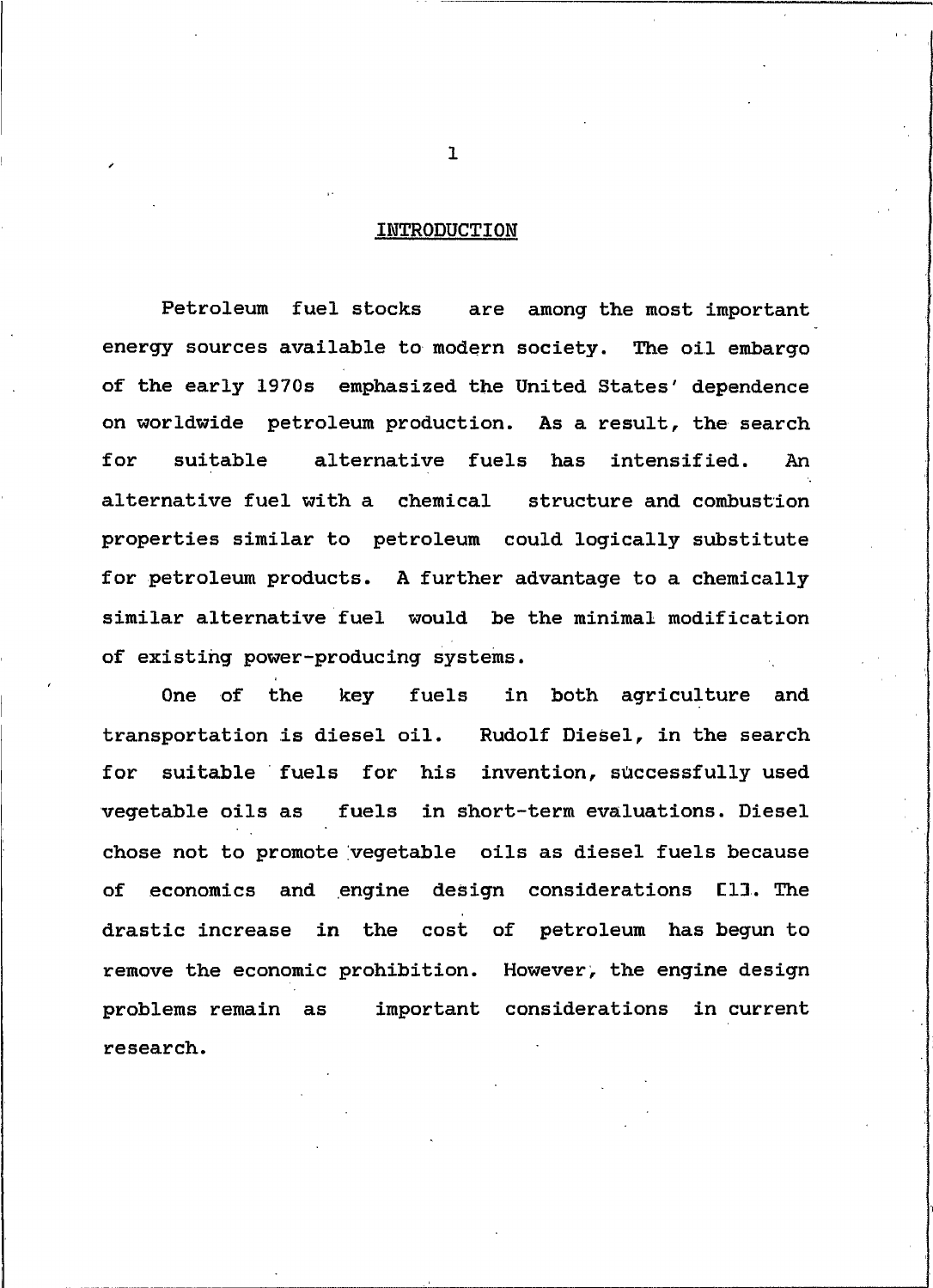Factors favoring vegetable oils as diesel fuels include heats of combustion similar to standard diesel oils. potential widespread availability, portability as liquids, and the fact that they are renewable. However, vegetable oils present several major difficulties when actually When used under normal operating introduced as fuel. conditions for diesel engines, vegetable oil fuels tend to cause coking of fuel injectors, varnish build-up on pistons and rings, and thickening of lubrication oil [2]. Blends of vegetable oils and conventional diesel fuel have been found to cause lesser problems, but engine manufacturers may still void warranties without further research on fuel mixtures [3].

Prior research at this laboratory has focussed on the thickening of lubrication  $0i1$ due to vegetable oil contamination [4,5]. If the vegetable oil is present as a contaminant in a lubricating system, an excessive rise in viscosity may occur. A 375 percent increase in viscosity is considered a failure in lubrication oil tests [6].

lubrication  $0i1$ of engine The an can become contaminated by incompletely combusted fuel passing from the This dilution of the combustion chamber to the crankcase. lubricating oil is more pronounced under loaded operating conditions when unburned fuel residue is most likely present

 $\overline{\mathbf{z}}$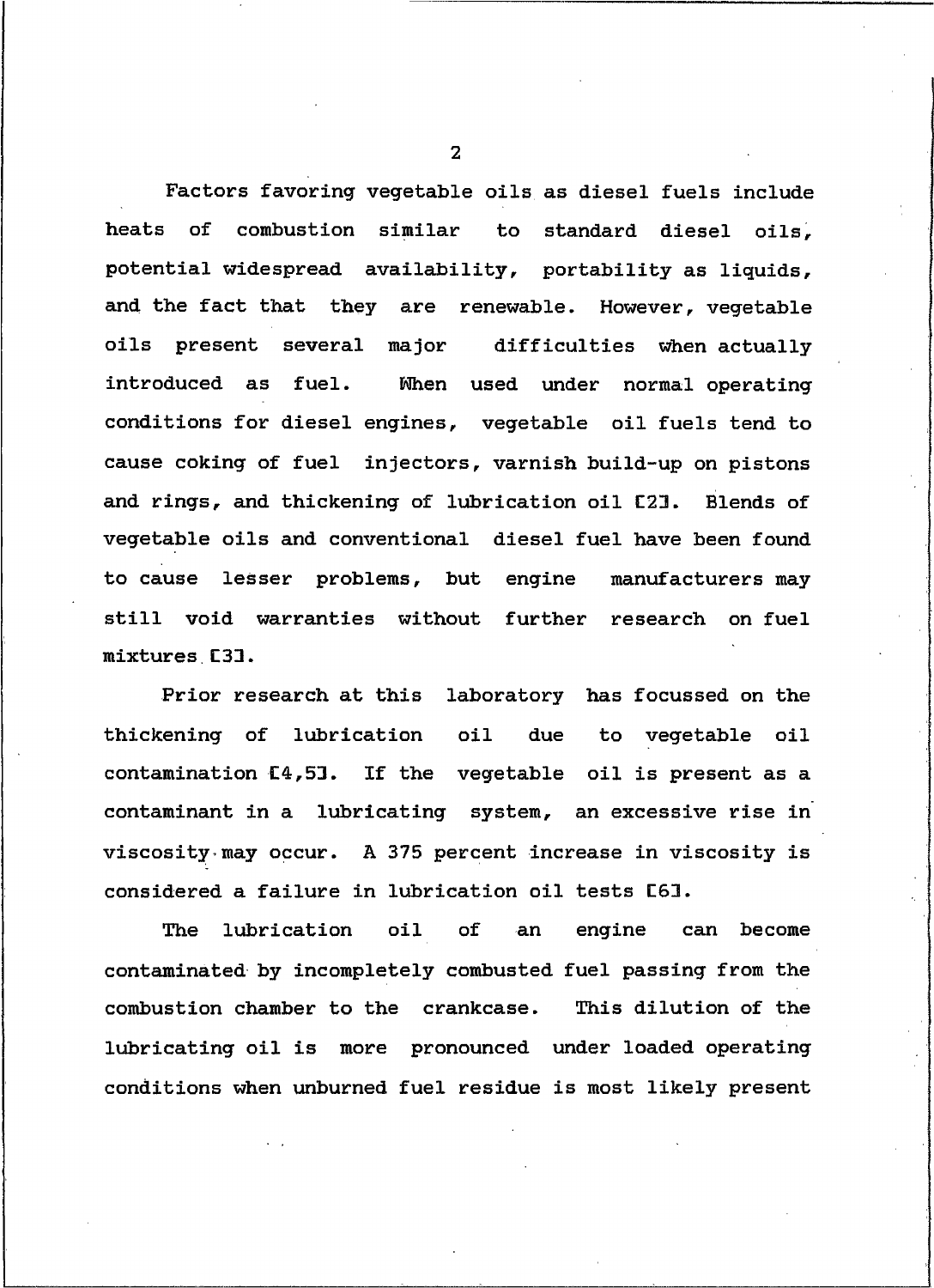in the combustion chamber. Dilution takes place when either diesel oil or vegetable oils are used as fuels. Under normal oil change intervals thickening of the lubrication oil can be severe with vegetable oil fuels but not with diesel oils [7].

Lubrication oil thickening could be reduced by eliminating fuel dilution or possibly by modifying the lubrication oil. Changes in engine design to eliminate dilution would be costly, even if possible. Changing the chemical makeup of the lubrication oil may, therefore, be more feasible.

If the thickening is eliminated by the alteration of the lubrication oil, the vegetable oils become more viable fuel stocks for current engines (and hence a suitable alternative fuel) without costly design modifications.

The thickening is a result of oxidative polymerization оf the unsaturated vegetable oil triglycerides. The polymerization is known to be catalyzed by transition metals [8], some of which are present as wear metals in diesel lubrication oil (Table V in the Appendix) [6]. Copper and iron are found to be common wear metal contaminants. Bauer et.al [9] found that a copper and iron mixed catalyst produced the thickening effect when used in a system designed to simulate the crankcase environment. Rewolinski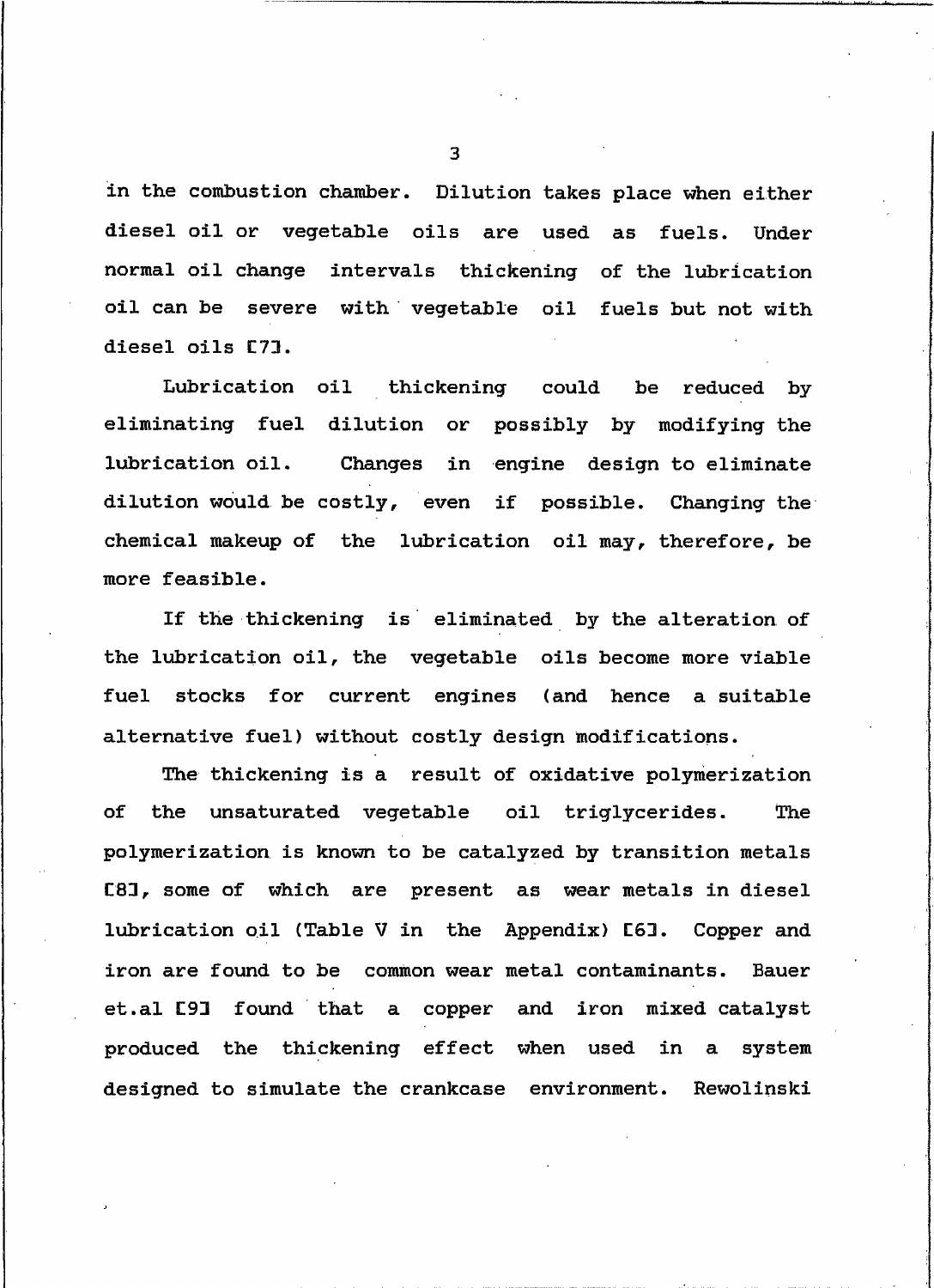[4] has demonstrated in a similar manner that copper alone can catalyze the thickening polymerization reactions. Copper, therefore, was selected as the catalyst for continued experiments in this laboratory.

This particular investigation was designed to reveal the form(s) of copper, dissolved solid surface. or contributing to the catalysis of the polymerization reaction. As the form(s) and role of copper are clarified, future research will be aimed at modifying the lubrication oil to eliminate the catalytic affect.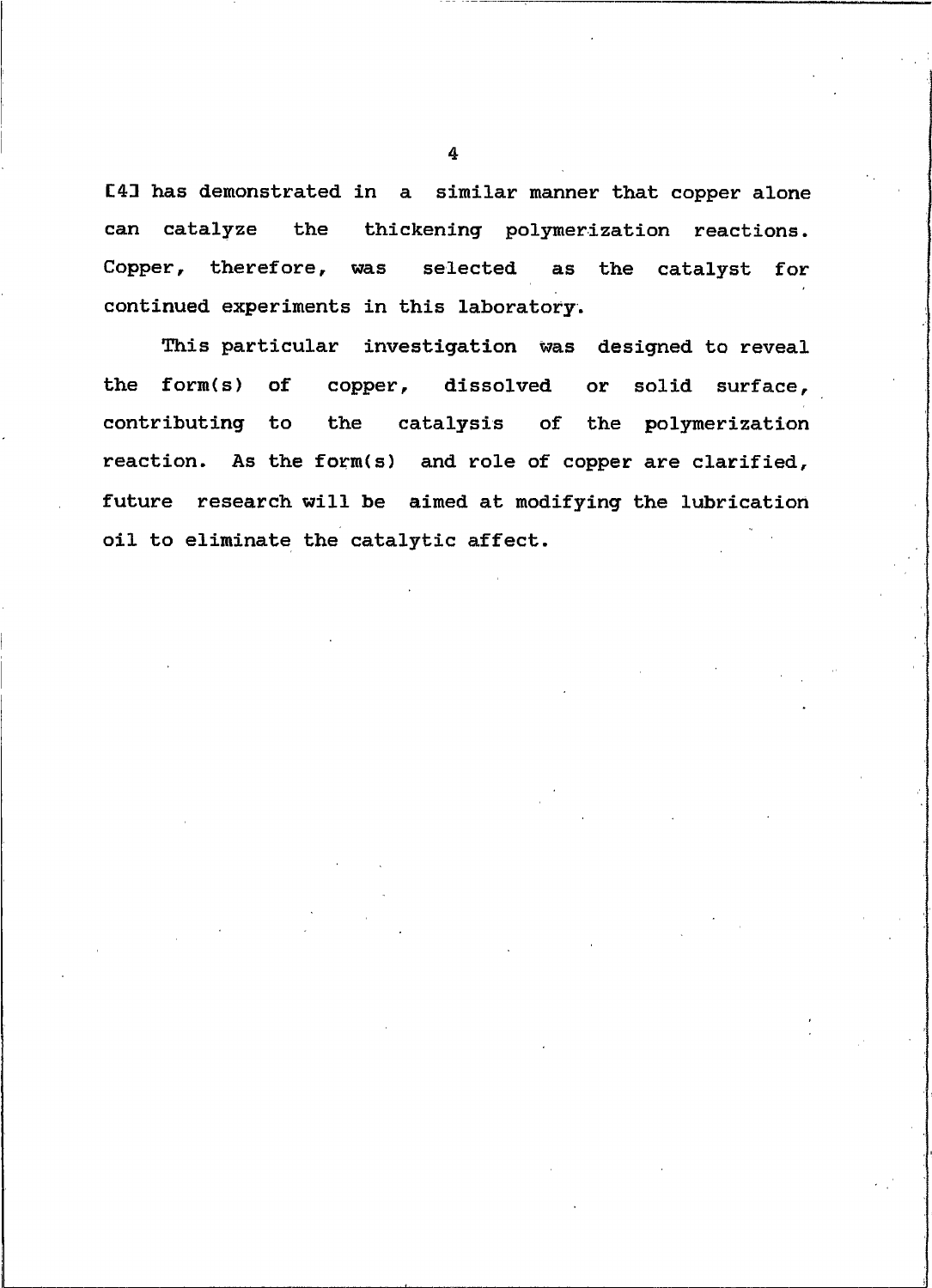#### <span id="page-13-0"></span>RESEARCH OBJECTIVES

This research was conducted to characterize the role of copper catalyst in the polymerization of vegetable oil in a lubrication oil system. Specifically, the research sought to determine the dominant active form(s) of copper and clarify their function in the polymerization mechanism.

The interaction of the active copper forms with other system variables was also an object of this work. These variables included of exposure, contact time gas composition, and the presence and level of vegetable oil contamination.

A further goal was the identification of a suitable course for future research aimed at eliminating the catalytic effect of copper.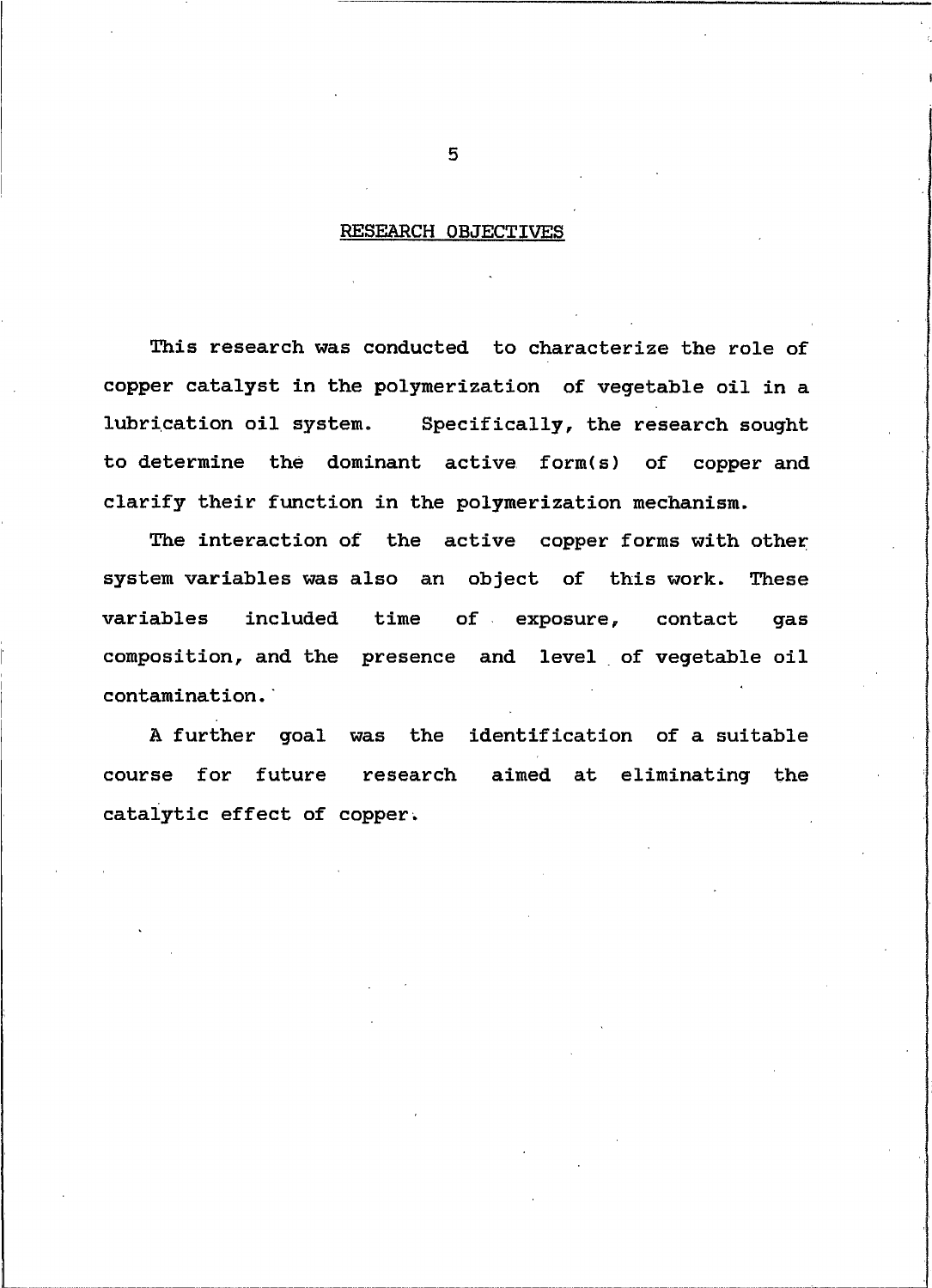#### <span id="page-14-0"></span>**THEORY**

#### Oxidative Polymerization

Vegetable oils are predominantly composed  $\Omega$ <sup> $\Gamma$ </sup> triglycerides. Triglycerides are the common reference for glyceral esters of fatty acids. A vegetable oil triglyceride is approximately three times larger than a typical diesel fuel component with each constituent fatty acid roughly the same molecular weight as a typical diesel fuel molecule. While a diesel fuel is largely composed of straight and branched chain paraffins with some aromatics, vegetable oil is best described as a reaction product of glycerol and fatty acids [10].

| $CH2$ -0H       |   | $HOOC-R$    |       | $CH2 - O OCR1$                              |
|-----------------|---|-------------|-------|---------------------------------------------|
| $CH-OH$         | ╈ |             |       | $H00C-R_2$ ---> 3H0H + CH-00CR <sub>2</sub> |
| $CH2$ -0H       |   | $H00C-R2$   |       | $CH2 - O OCR3$                              |
| <b>Glycerol</b> |   | Fatty Acids | Mater | Triglyceride                                |

the vegetable oil Sunflower oil, used in this investigation, characteristically has oleic, linoleic, and linolenic fatty acid structural components. These are 18 carbon fatty acids with one, two and three double bonds,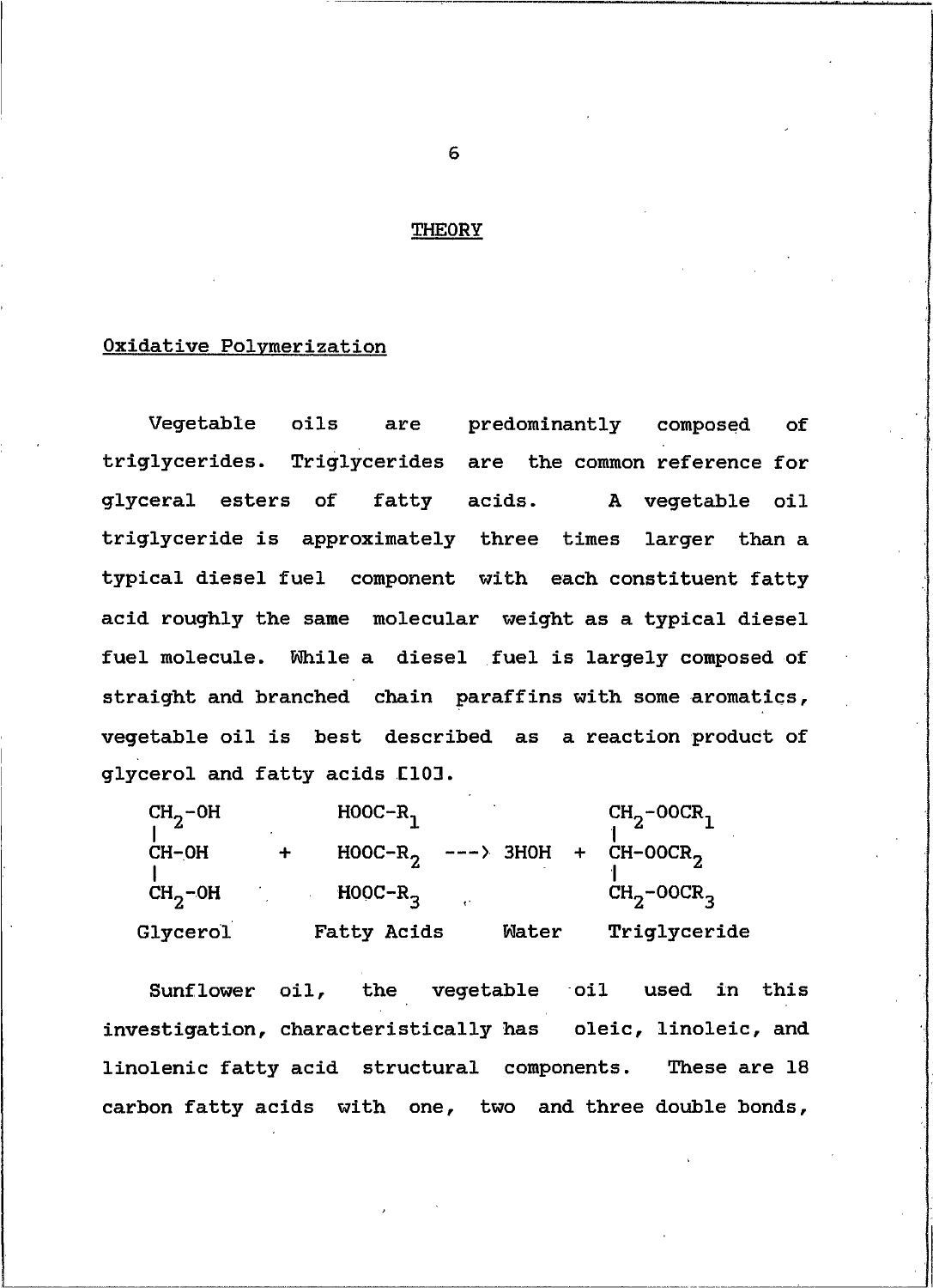respectively. The actual ratio and composition of fatty acids in a particular oil can vary with climatic conditions, soil conditions, geographical location, plant maturity, and even location of the seed within the flower itself. Though genetics may be used to modify the extent of unsaturation, many factors that are not readily controllable affect fatty acid content.

The unsaturated elements of sunflower oil can undergo direct autoxidation, the chemical attack by oxygen. Autoxidation with polyunsaturated vegetable oils, such as sunflower oil, frequently results in addition polymerization E101.

Rheimich and Austin [11] have given the major stages that occur during oxidative polymerization.

An induction period, preceeding the initiation of 1. the oxidative chain reaction, during which no visible physical or chemical properties are changed. It is assumed that natural antioxidants are consumed during this induction period.

The interaction of oxygen with double bonds to form  $2.$ hydroperoxides. A considerable uptake оf oxygen coincides with beginning the a perceptible оf polymerization reaction.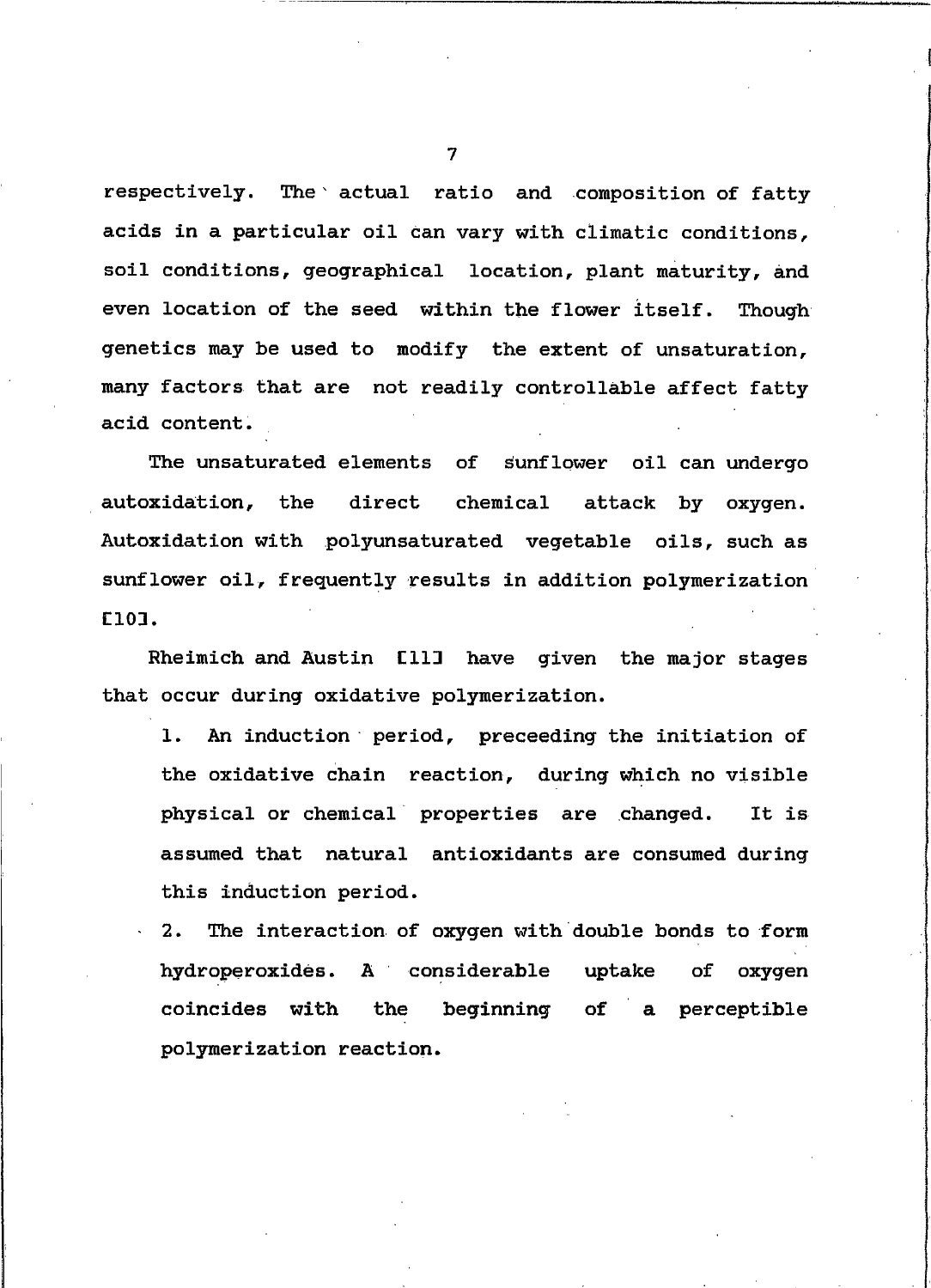stage where polyunsaturates undergo conjugation  $3.$  $\mathbf{A}$ of double bonds and isomerization of cis to trans forms.

 $4.$ Decomposition of hydroperoxides resulting in free radicals which in turn contribute to auto-catalysis.

Production of high molecular weight cross-linked 5. polymers and low molecular weight carbonyl and hydroxyl compounds via polymerization and scission reactions.

The work of Rheimich and Austin was substantiated by Farmer and Sutton [12] who also demonstrated through product identification that an intact double bond exists alpha to the oxidation site. The reaction was proposed to be:

 $-CH_2-CH=CH- + 0$ <sub>2</sub> ---> -CH-CH=CH-**OOH** 

Bolland and Gee [13] established that substantial quantities of hydroperoxides were formed in the initial stages of autoxidation. The hydroperoxides were shown to be conjugated 90 percent of the time when linoleates were To produce the hydroperoxide by the above involved [14]. equation would require a source of energy to rupture the alpha-methylenic carbon-hydrogen bond. This bond, which has a strength of approximately 80 kcal/mole, can conceivably be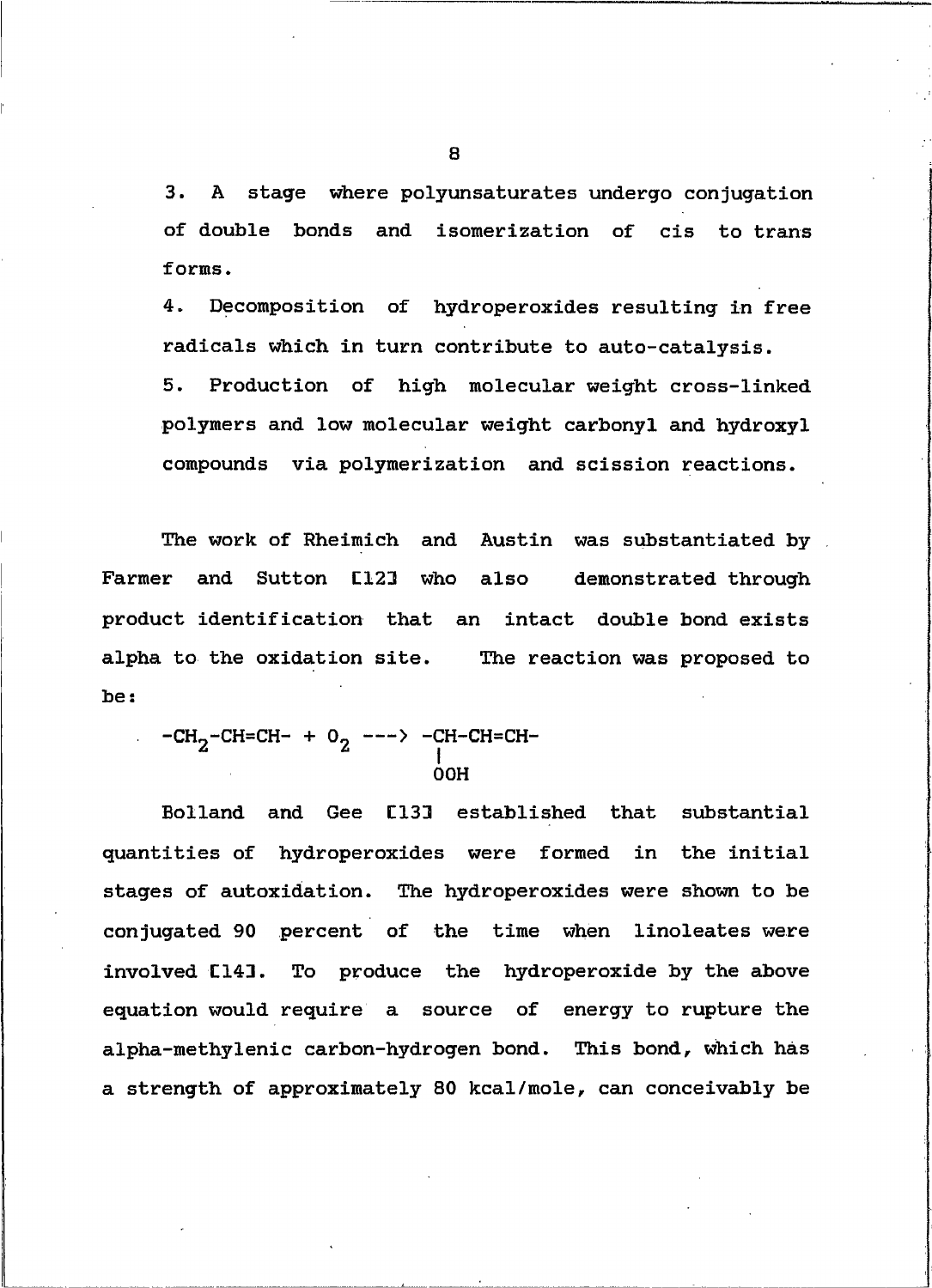broken when hydrogen abstraction is performed via a free radical [151. The high energy requirements would seem to indicate that free radical formation must precede hydroperoxide formation.

The purported formation of free radicals prior to the hydroperoxides prompted several investigators [16,17,18], almost simultaneously, to postulate the initial that oxidative attack occurred at the double bond and not alpha to the double bond. Bolland and Gee [16] proposed that a small quantity of diradical, formed by oxygen attack on the double bond, would be sufficient to initiate the chain reaction.

The reaction mechanism would then be described as follows [19].

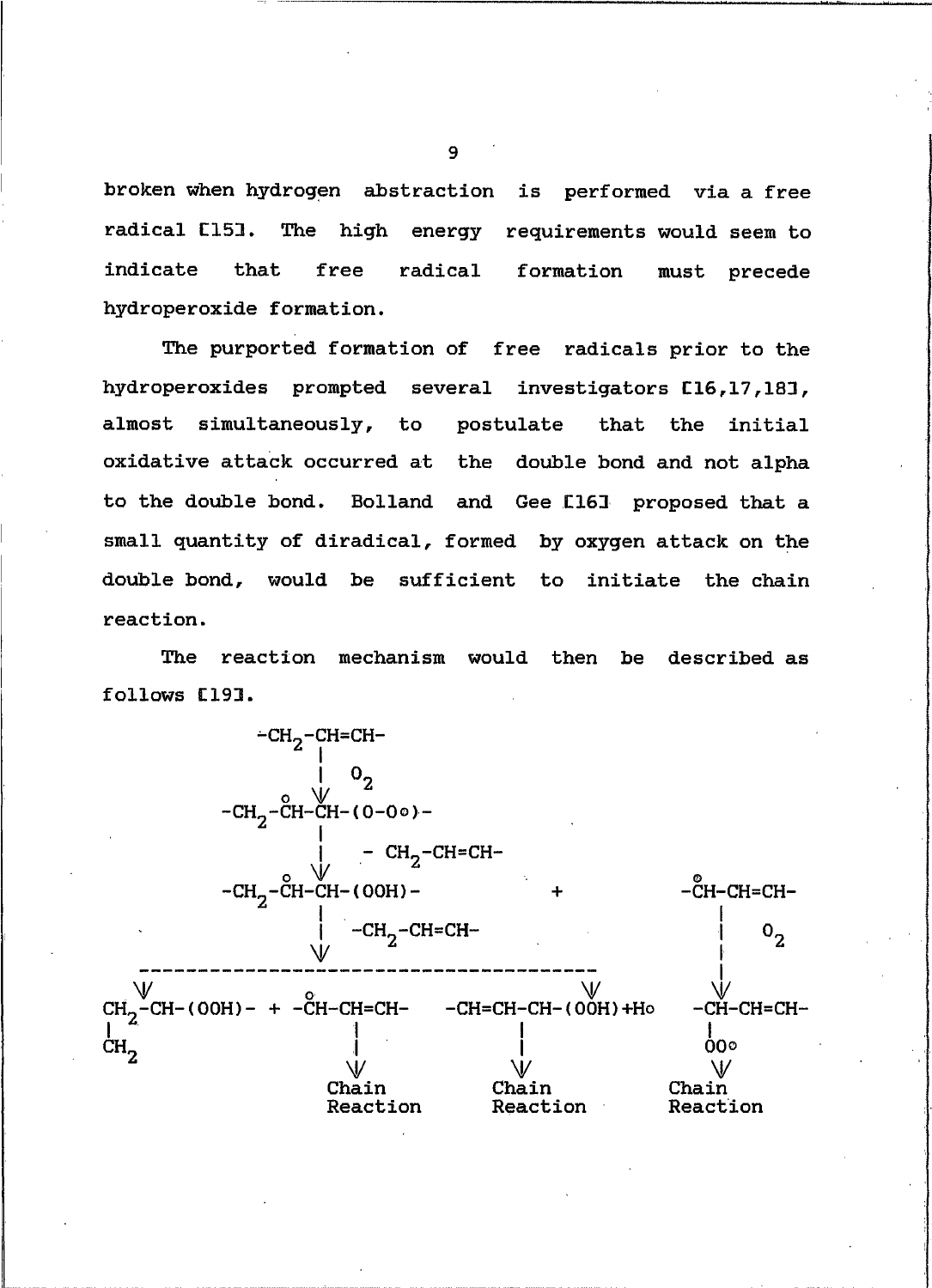As free radicals are formed, high molecular weight polymers may also be produced by an additional mechanism, vinyl polymerization:



Hydroperoxides, the main initial product generated by autoxidation, can react by other pathways when present as conjugated hydroperoxides of linoleate. Oxygenated products are saturated and unsaturated aldehydes, ketones, acids and Though oleic other bifunctional oxygenated compounds. constituents are less reactive, readily formed hydroperoxides of linolenic and linoleic constituents can catalyze the oxidation of oleic species. After the initial induction period, a considerable amount of polymerization can occur [10].

The initial attack at the double bond has low thermodynamic probability as argued by Uri [8]. However, trace metal contaminants such as copper may produce free radicals by electron transfer and thereby initiate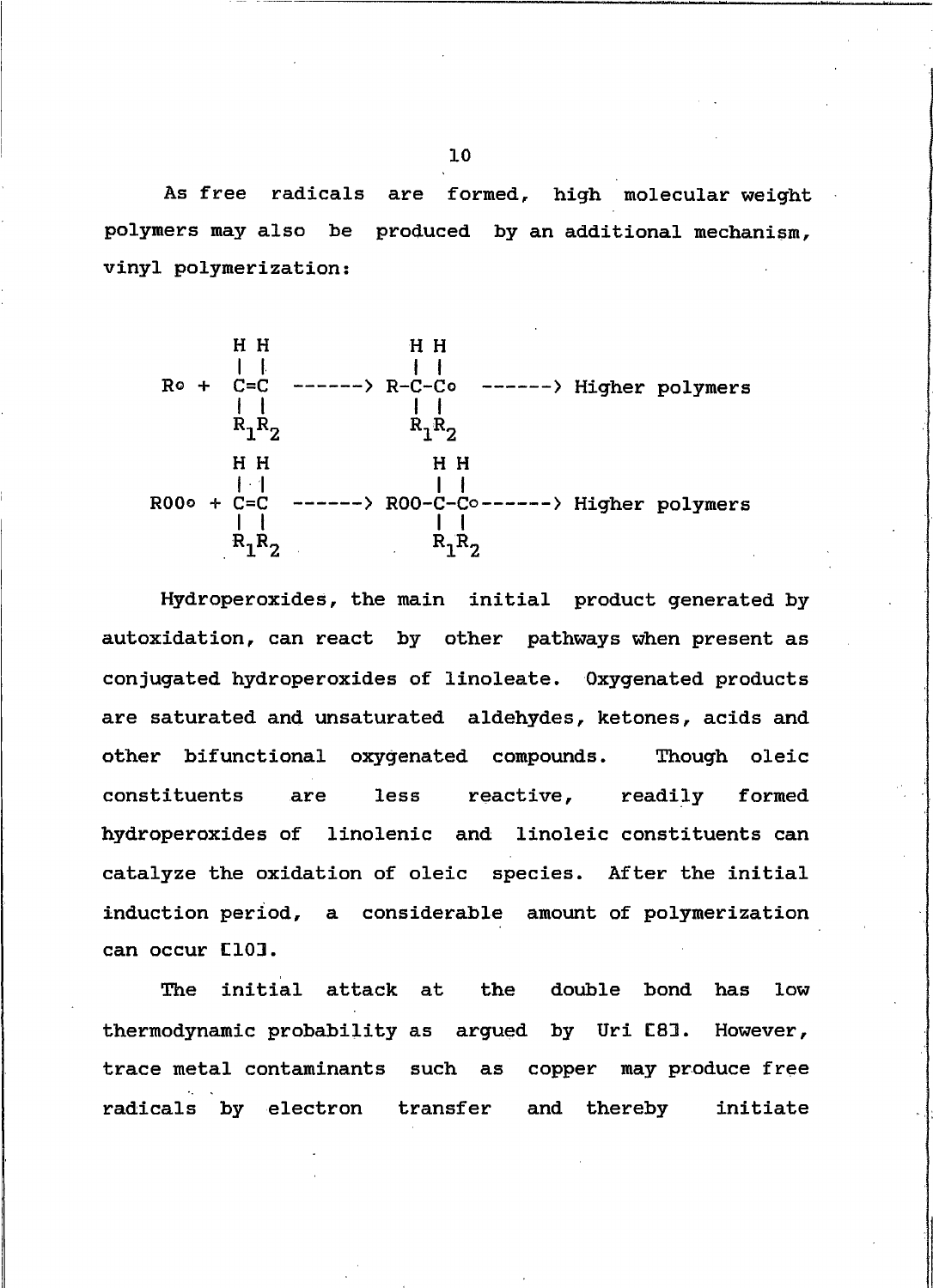autoxidation. Thus, trace metal contaminants (or additives) and their radical-producing ability may become important factors in the mechanism of oxidative polymerization as discussed later in this review.

#### Copper Metal

Copper is a transition metal and is the completing element in the first transition series of the periodic table. The first transition series contains elements that are progressively filling their third energy levels with electrons. Copper has a completely filled 3d shell and one 4s electron when in a neutral state. The ready availability of d electrons is responsible for the transition character of copper.

Transition metals, and hence copper, have three characteristic properties [20].

 $\mathbf{1}$ . Unpaired electrons are readily elevated from d energy levels to higher energy levels by visible light. The unabsorbed light results in a characteristic color. The high catalytic activity of transition metals is  $2.$ thought to be related to the ease by which electrons are gained, lost, or moved between shells.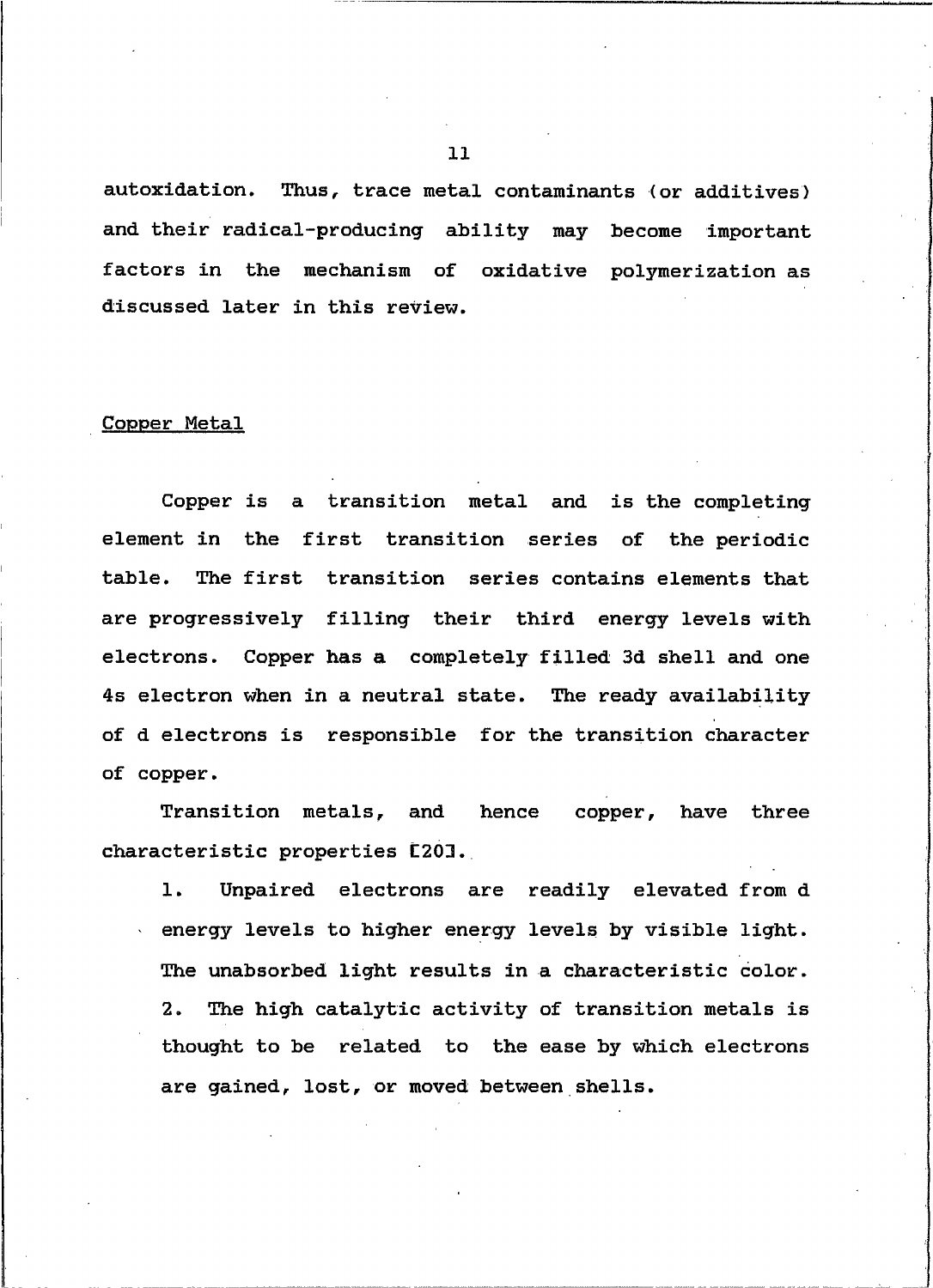3. Transition metals participate in the formation of coordination compounds. Coordination compounds are neutral compounds formed between a complex ion (transition metal here) and other ions or molecules.

Most transition elements exhibit a number of oxidation states; copper is not an exception. Copper has three prevalent oxidation states  $Cu^{+1}$ ,  $Cu^{+2}$ , and  $Cu^{+3}$ . A fourth state,  $cu^{+4}$ , is known in  $Cs_2CuF_6$  but is quite rare. Though  $cu^{+2}$  is the most common oxidation state, it is usually difficult to predict from the electronic configuration of a transition element which is the most stable state [20,21].

The copper cation will readily form a complex ion with groups containing nitrogen and sulfur as donor atoms. Though copper does not react appreciably with  $0<sub>2</sub>$  at room temperature, if exposed to higher temperatures, it will react to form copper oxide (CuO).

The stereochemistry of copper compounds and its complexes can involve linear, planar, tetrahedral, square, diastereometric octahedral, octahedral, pentagonal bipyramidal, and diastereometric dodecahedron geometries. Brief descriptions of various geometries are given in inorganic texts by authors such as Cotton and Wilkinson [21,221. These diverse geometries may be modified by the environment in which they are present [20-24].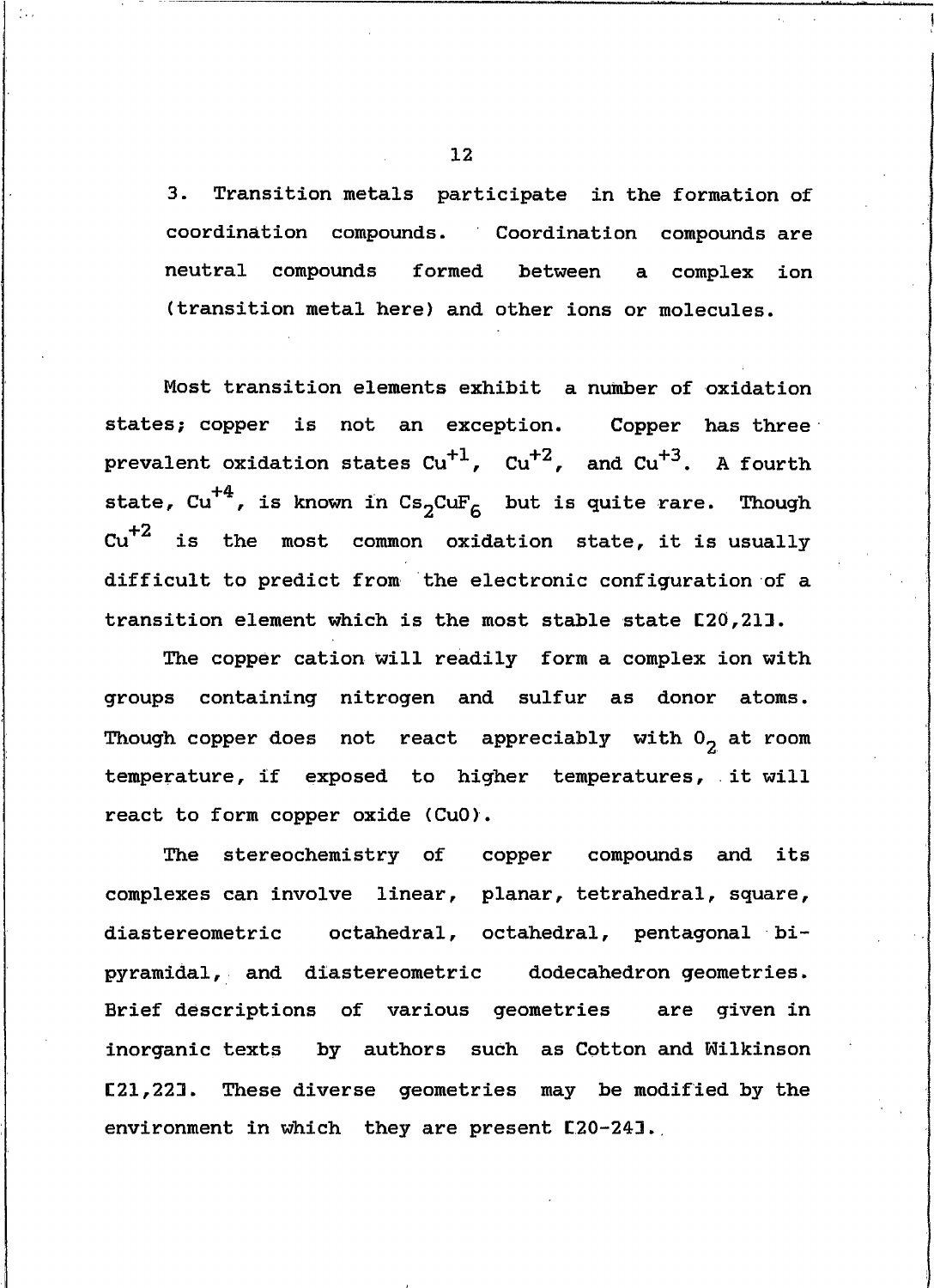The lubrication oil used in this research, Phillips HD SAE 30, contains an additive package composed of II detergents, antioxidants, surfactants and dispersents. The specific additive contents and their chemical nature are trade secrets and thus are unknown factors in this work. Chemical analyses revealed boron, magnesium, calcium, phosphorus and zinc present as additives in the lubrication oil. These metals are in complexes specific for their role in the lubrication oil. Copper introduced into the lubrication oil may be complexed by existing additives, the extent of which is unknown.

A well-known copper complex, cupric acetylacetonate, can be used to introduce a soluble copper form into a lubrication oil system. The general formula follows [23]:

<span id="page-21-0"></span>

Acetylacetonates are relatively non-volatile and are soluble in most organic solvents. Cupric acetylacetonate also has the ability to complex additional molecules, simultaneously altering its coordination number [23]. The coordination number is the number of non-metal atoms surrounding the central metal ion or atom [20].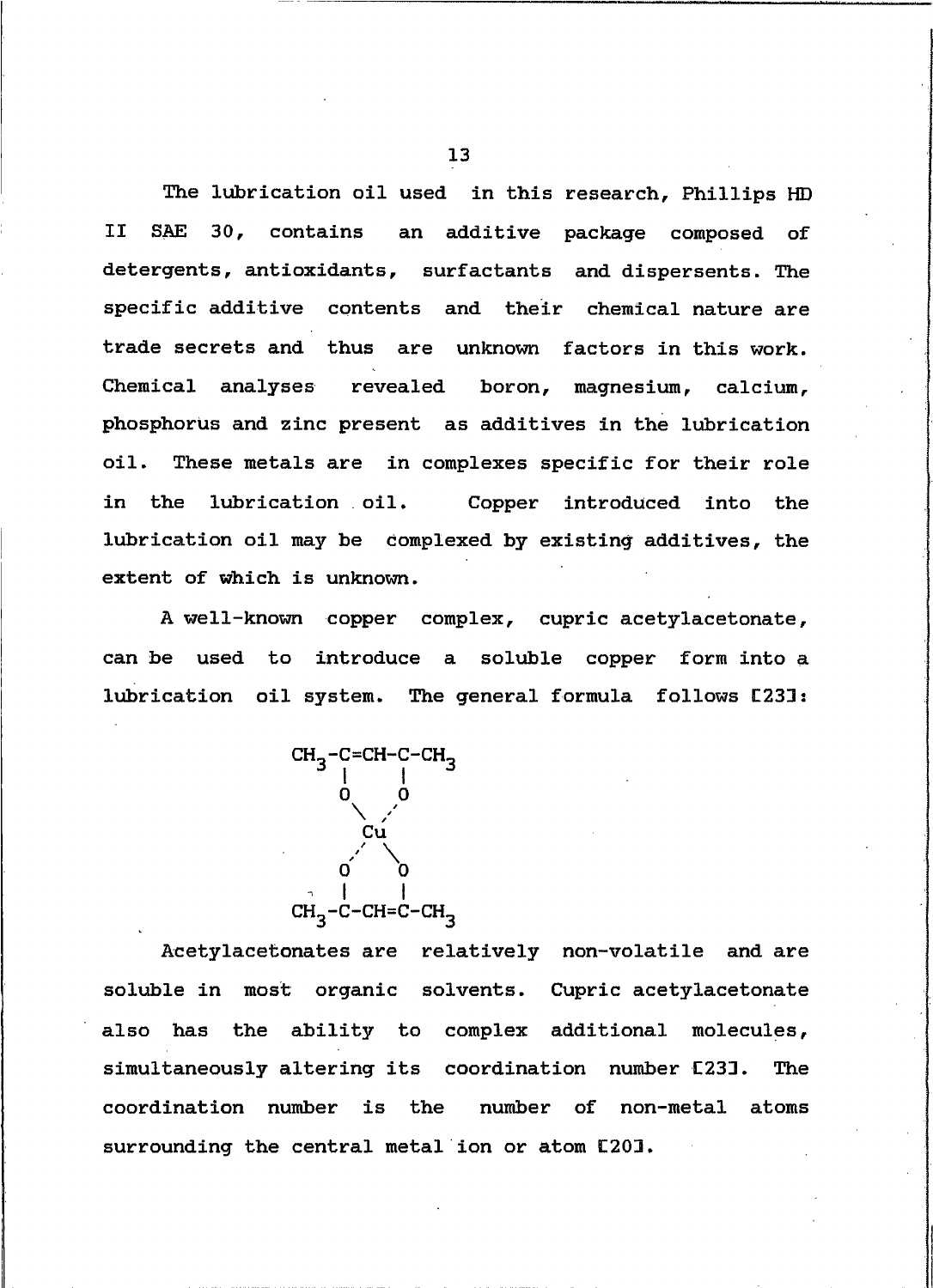The coordination number modification allows the complexed copper to participate in the catalysis similar to metallic copper, as described in the following section.

#### Copper Catalysis

Autoxidation addition polymerization is believed to occur via a free radical mechanism, as discussed earlier. A radical, represented by I°, removes a hydrogen atom from a hydrocarbon producing a new radical which may undergo propagation or termination reactions. These polymerization steps are outlined below [8].

| RH + Io -----> Ro + IH                                             | Initiation  |
|--------------------------------------------------------------------|-------------|
| $R^o + 0$ <sub>2</sub> -----> $R0_2^o$                             | Propagation |
| RO <sub>2</sub> + RH -----> ROOH + Ro                              |             |
| $R^{\circ}$ + $R^{\prime}$ -----> $RR^{\prime}$                    | Termination |
| $R^{\circ}$ + R'0. -----> RO <sub>2</sub> R'                       |             |
| $R0_{\gamma}$ + $R'0_{\gamma}$ -----> $R0_{\gamma}R' + 0_{\gamma}$ |             |

Vinyl polymerization using the Ro (triglyceride radical) may continue in the formation of higher polymers.

There is considerable agreement concerning the propagation and termination sequences; however, there is uncertainty as to the formation of the original free radical,  $I_{\mathcal{P}_{\mathcal{F}}}$  necessary for the initiation  $E161$ .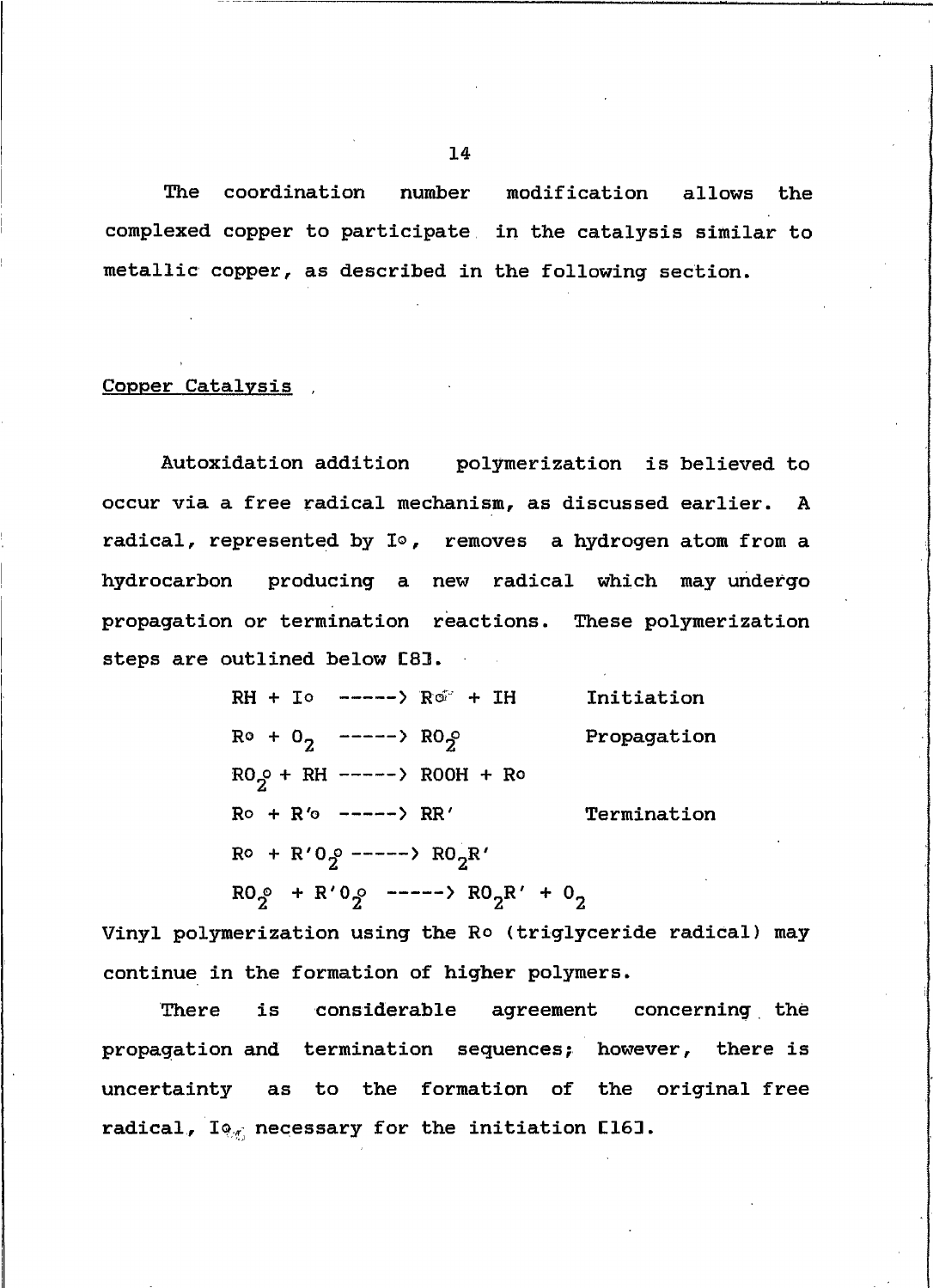The catalytic activity of copper, which can readily shift valence states in oxidation-reduction reactions, may involve several alternate pathways [8,10].

1. Trace hydroperoxides may shift the metal valances and produce free radicals.

 $Cu^{+1}$  + ROOH ----->  $Cu^{+2}$  +  $OH^{-1}$  + ROo

 $2.$ The oxygen and metal ion may react directly. The resulting  $0.5^{-1}$  then readily reacts with a proton to form HO<sub>2</sub>.

 $cu^{+1}$  + 0<sub>2</sub> ----->  $cu^{+2}$  + 0<sub>2</sub><sup>-1</sup>  $0^{2}$  + H<sup>+</sup> -----> HO<sub>2</sub>

3. A metal/oxygen complex may form which subsequently forms the HO<sub>2</sub> radical.

 $cu^{+1} + 0$ <sub>2</sub> ----->  $cu^{+1}0$ <sub>2</sub>  $Cu<sup>+1</sup>0<sub>2</sub>$  + XH ----->  $Cu<sup>+2</sup>$  +  $X<sup>-1</sup>$  +  $HO<sub>2</sub>°$ 

4. Electron transfer to the metal ion may result in the oxidation of the alpha methylenic group.

 $Cu^{+2}$  + RH ----->  $Cu^{+1}$  + H<sup>+1</sup> + Ro

The radicals can initiate the chain reaction of autoxidation or the propagation step producing hydroperoxides. These hydroperoxides can rapidly decompose monomolecularly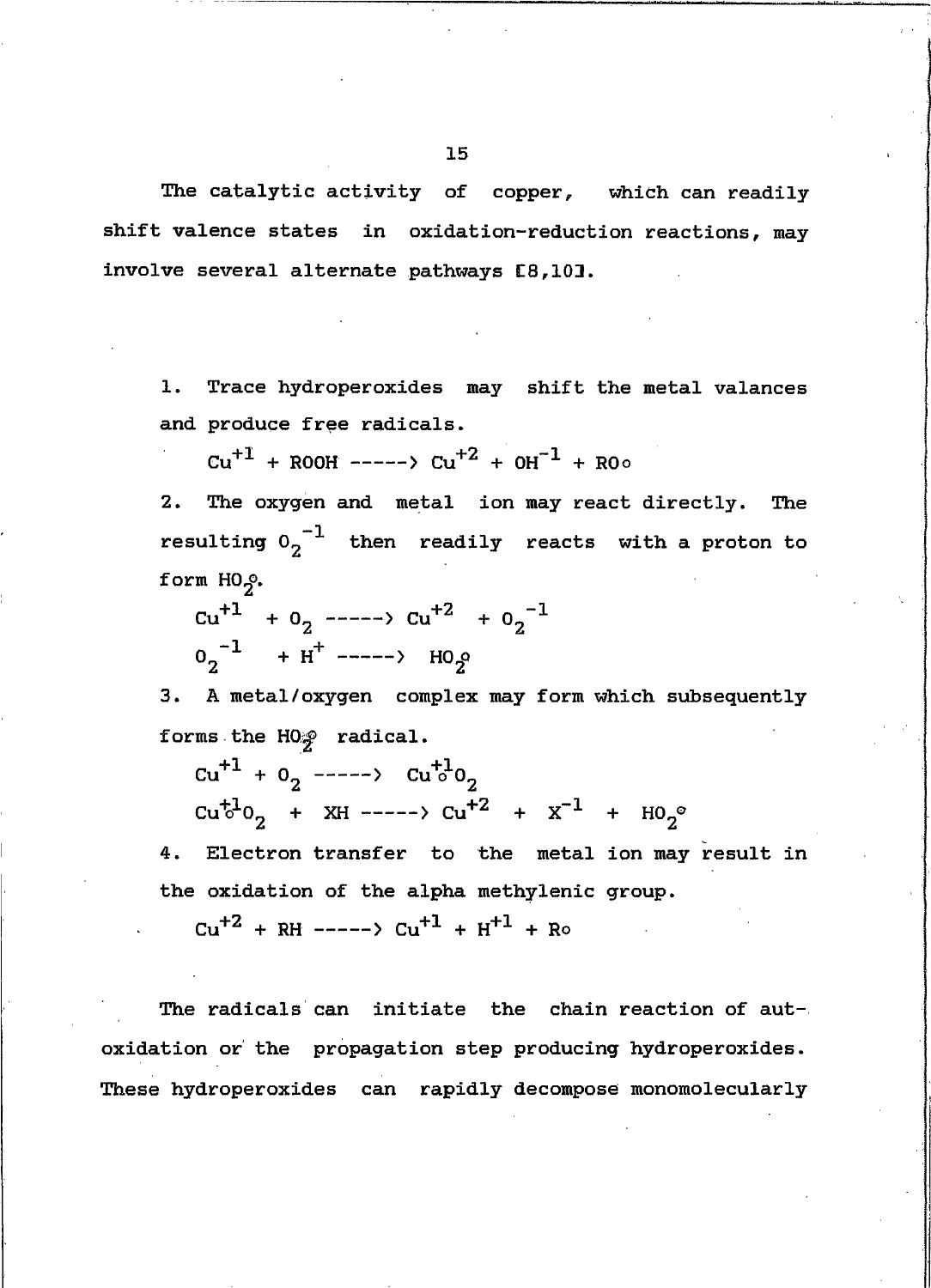or bimolecularly, substantially increasing the number of free radicals for initiation [10].

## Monomolecular

 $ROO + HOOR$  ----->  $ROO...HOR$  ----->  $HOH + ROO + ROO$ Ĥ  $\mathbf{H}$ 

Bimolecular

The copper is shown in ionic form. It may actually be a complexed ion at that respective oxidation state within the complex.

According to Uri, "the kinetic and thermodynamic probabilities for formation of free radicals by metalcatalyzed initiation reactions are considerably more favorable than the Bolland and Gee proposals of diradicals by direct oxidation of a double bond" [10].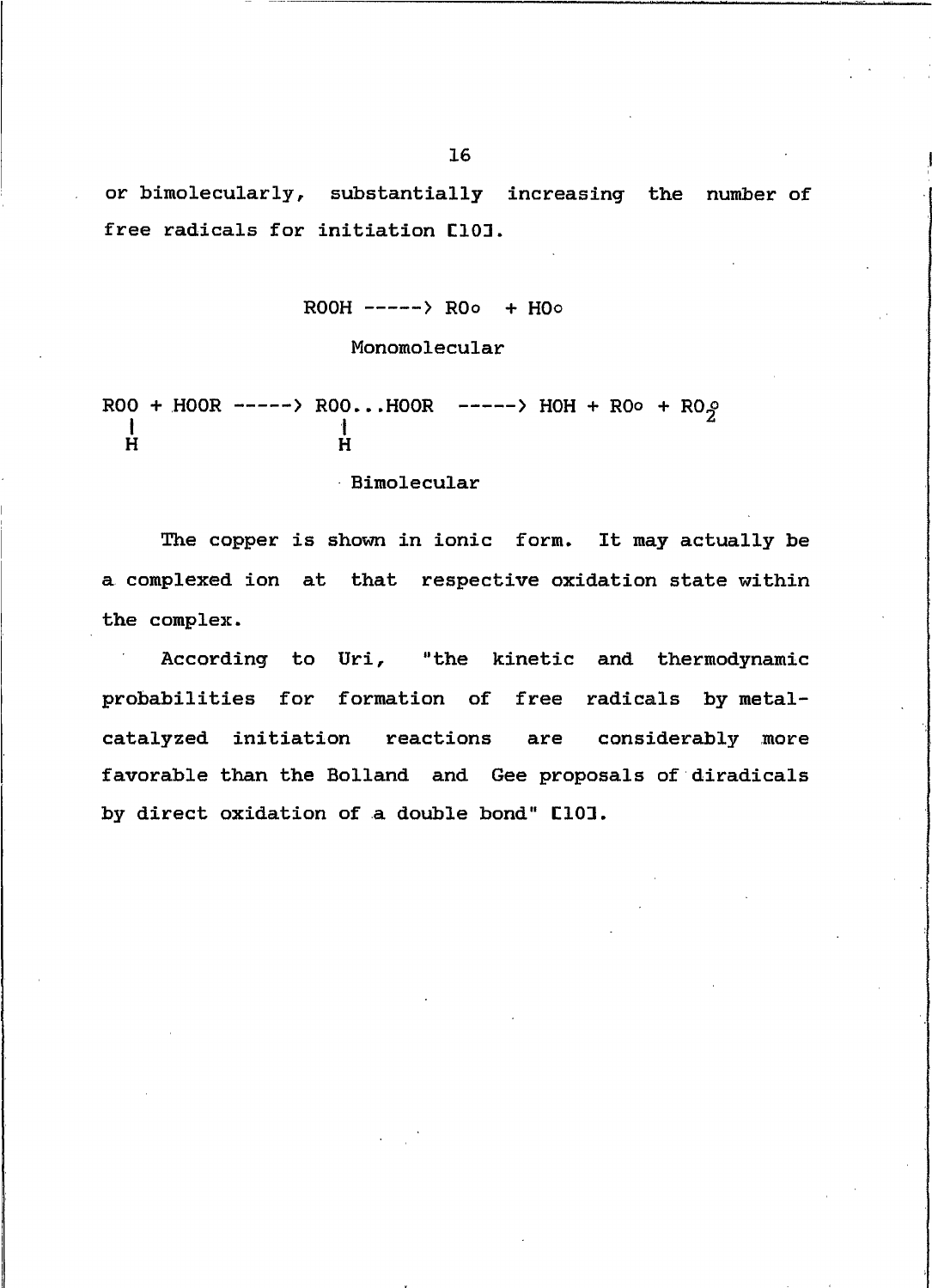#### <span id="page-25-0"></span>**EXPERIMENTAL**

#### Equipment

The primary experiments in this research were conducted in a single cell reactor apparatus designed to minimize the impact of multiple sample removals and other inherent experimental error. It is referred to as a single cell becausé each run was completed using the contents of one cell, where in previous research [4] two to four cells of 50 ml samples were required. The single cell consisted of a 500 ml reaction kettle fitted with a four post entrance lid (Figure 1). Each entrance was 24/40 standard taper ground glass to insure gas-tight seals when greased.

The center lid opening and one side opening were fitted with Ace threads to provide airtight seals for entering and exiting gas tubes. The entering tube terminated with a 30 mm diameter glass frit. The glass frit was positioned in the bottom and center of the kettle to provide maximum gasto-liquid contact. The exiting tube remained well above the oil surface providing a gas flow escape. The gas flow was then passed (via tygon tubing) to a soap film flow meter.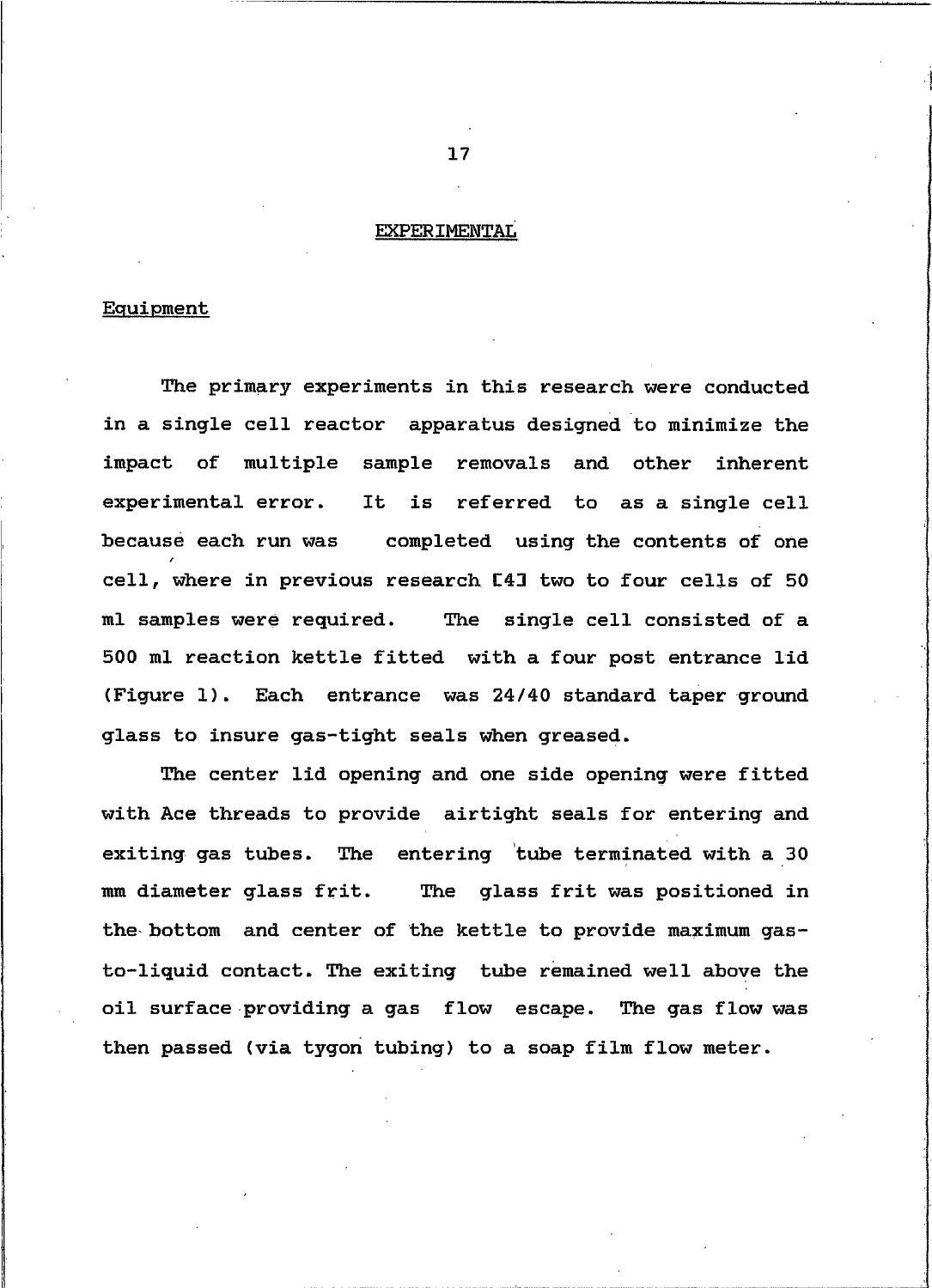

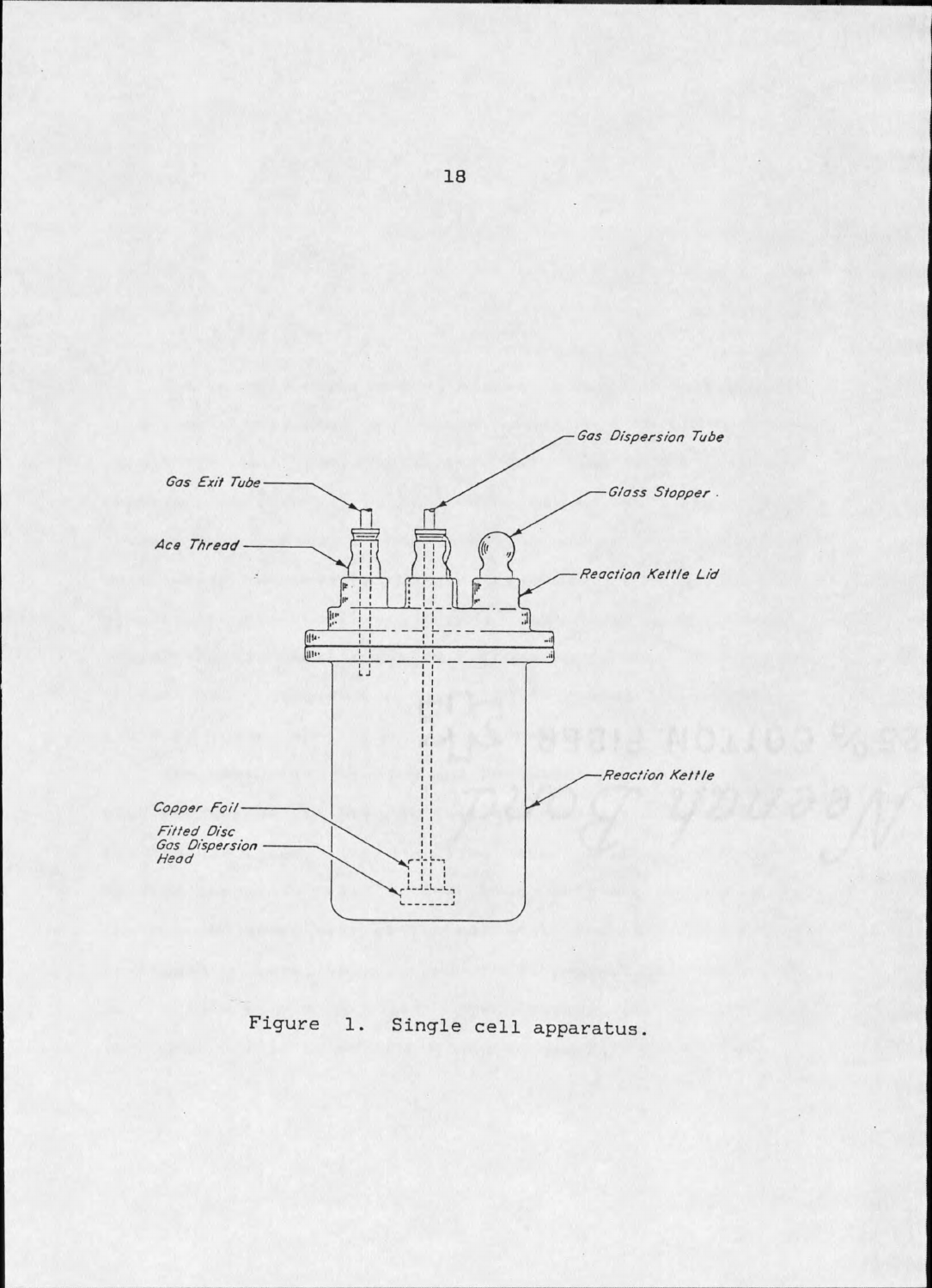Thin copper foil, 0.125 mm thick, used as catalyst was cut in 5.0 cm lengths and rolled end-to-end. The resulting cylinder of copper was placed over the gas dispersion tube and supported by the fritted glass surface. This provided intimate gas, metal, and oil contact (Figure 1).

The reaction kettle was placed in an oil bath (Figure 2) capable of holding two test cells. The oil bath was maintained at a temperature of 150 C using a Polyscience Model 73 immersion circulator. The Polyscience Model 73 has automatic temperature control with a precision of 0.2 C and circulates approximately 13 liters of heating oil per The oil bath was also fitted with a sheet metal minute. cover and side panel insulation to minimize heat losses. The oil bath was situated in a venting hood to remove any noxious vapors.

Gas was provided via pressurized cylinders secured Nominal 1/4 inch stainless steel tubing outside the hood. was plumbed from the tank regulator to a four- position header equipped with a 0-30 psi pressure gauge. Two permanent headers were employed, one for nitrogen and one for oxygen. Tygon tubing was used to link a header position to a precision needle valve. The valve was connected by stainless steel tubing to a preheating coil submerged in the oil bath. Insulated teflon tubing was employed between the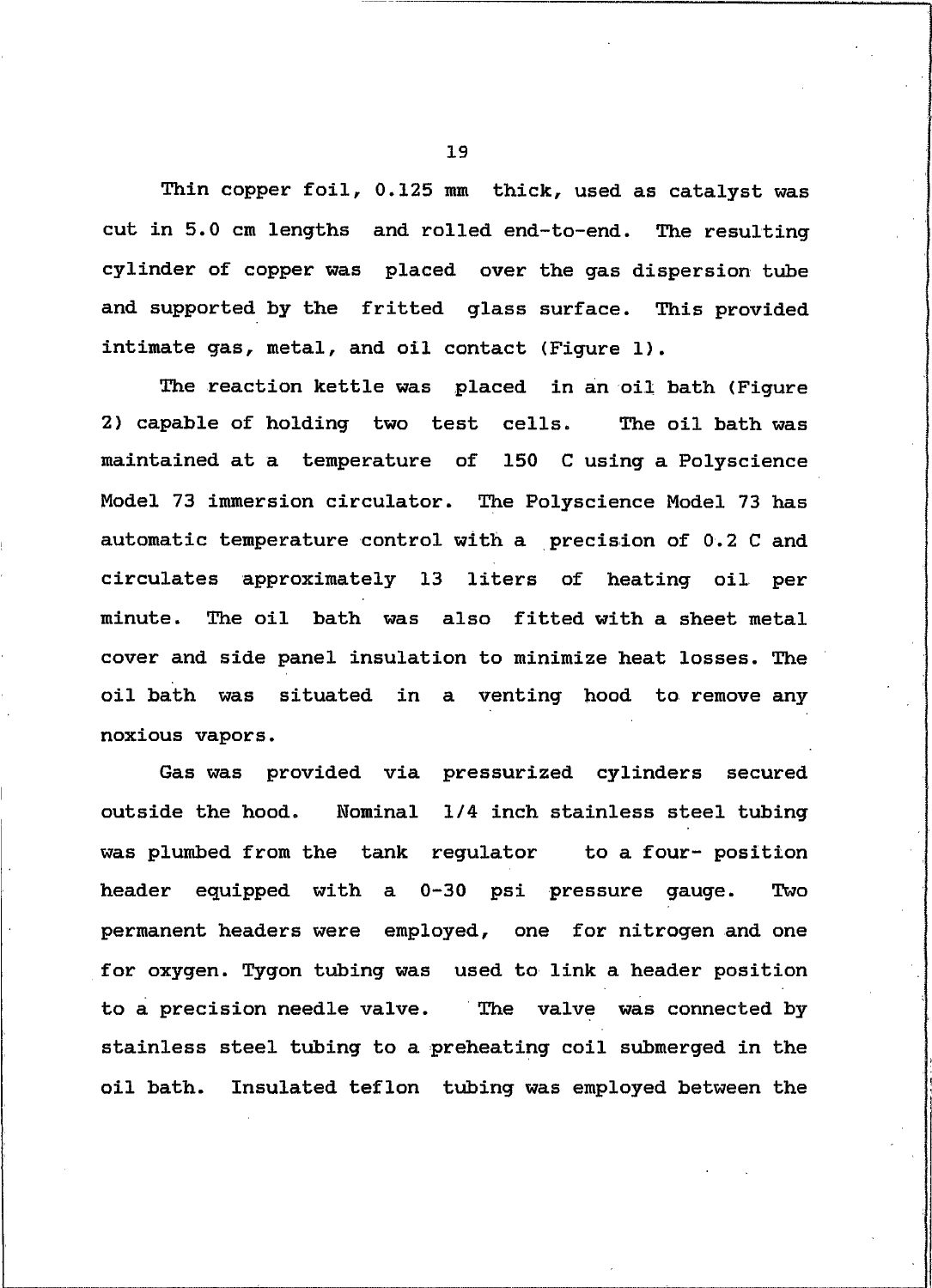

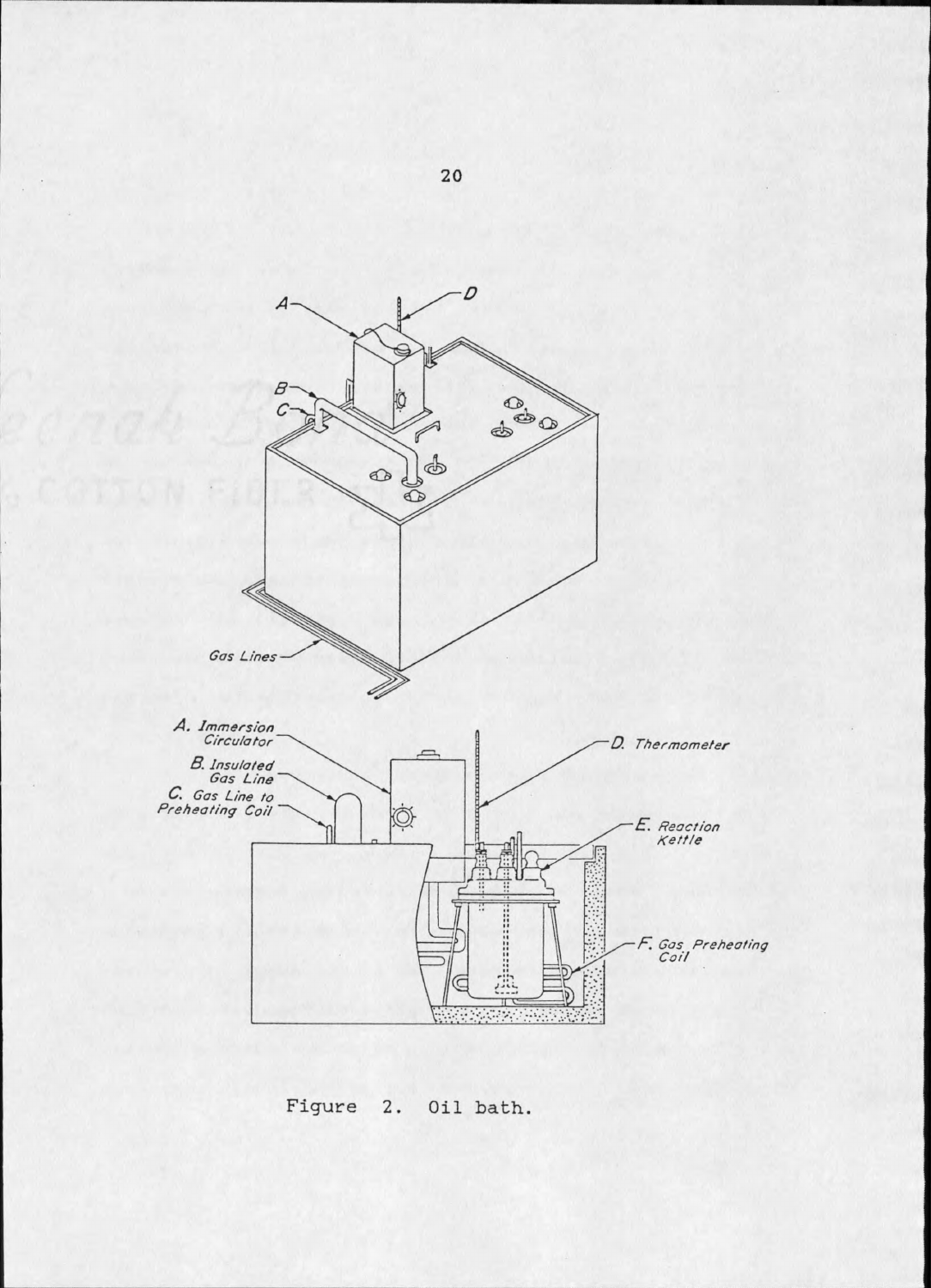preheating coil and the glass tubing of the fritted disc. An overall diagram of the tubing and control valves is illustrated in Figure 3.

Viscosity of lubrication oil samples was measured using calibrated serial 350 and 400 Cannon-Fenske viscometers capable of measuring 120-500 and 500-1200 centistokes, respectively. Viscometers were mounted in a water bath maintained at 40 C (within 0.2 C) by another Polyscience Model 73 immersion circulator.

Initial scouting experiments were conducted in a multicell apparatus as described by Chance Rewolisnki **E43.** Samples were exposed as 50 ml aliquouts to 150 degree temperatures and 2,000 ml/hr gas flow. Procedures were followed according to Rewolsinki's work.

#### Materials

The vegetable oil used throughout the research was sunflower mill oil from Continental Grain Company of Culbertson, Montana. It had an iodine value of 140. The sunflower oil was centrifuged, when necessary, at 5000 rpm for 20 minutes to remove visible solids left from mill processes. Lubrication oil was provided by Phillips under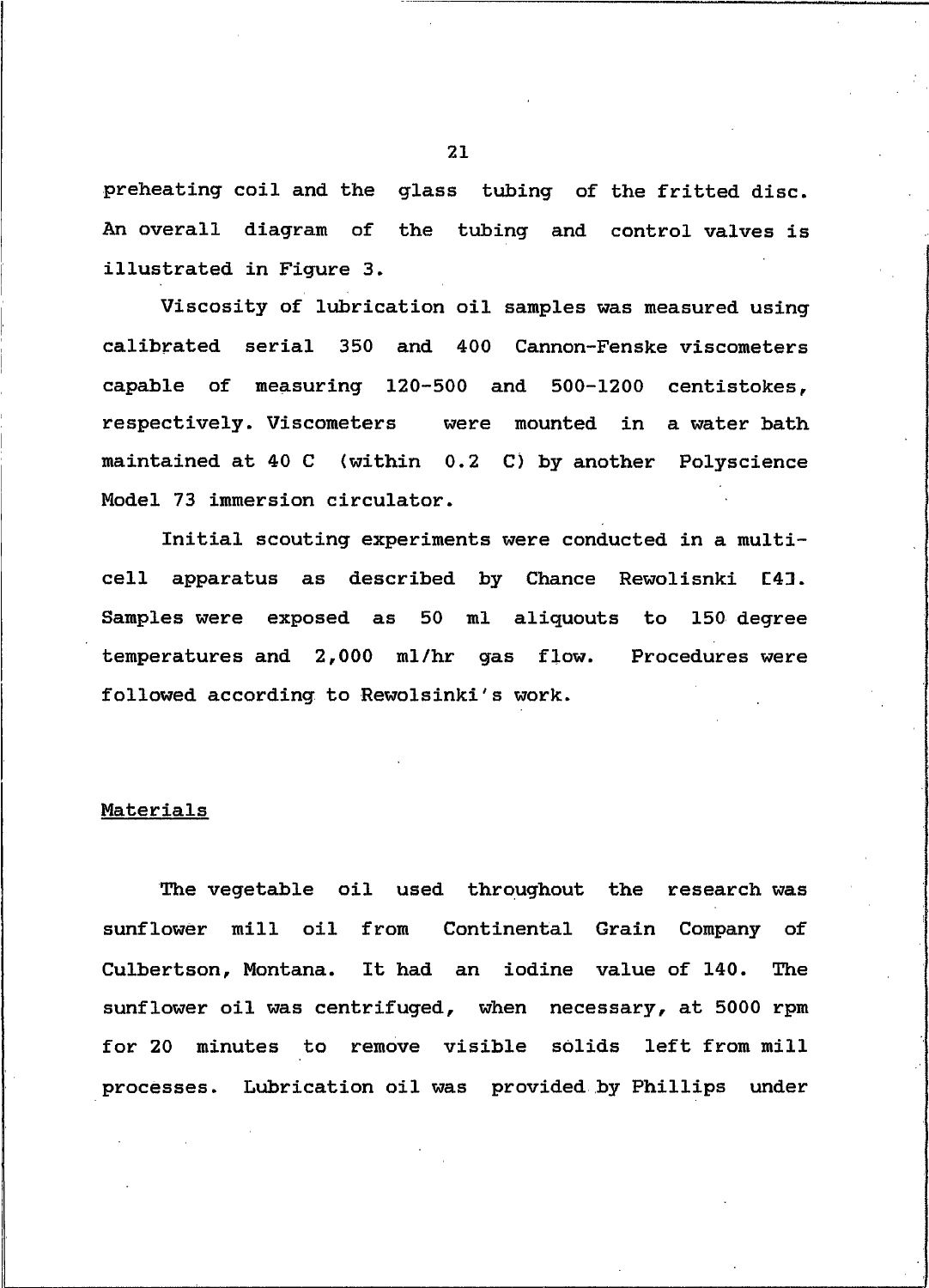

Figure 3. Operating diagram.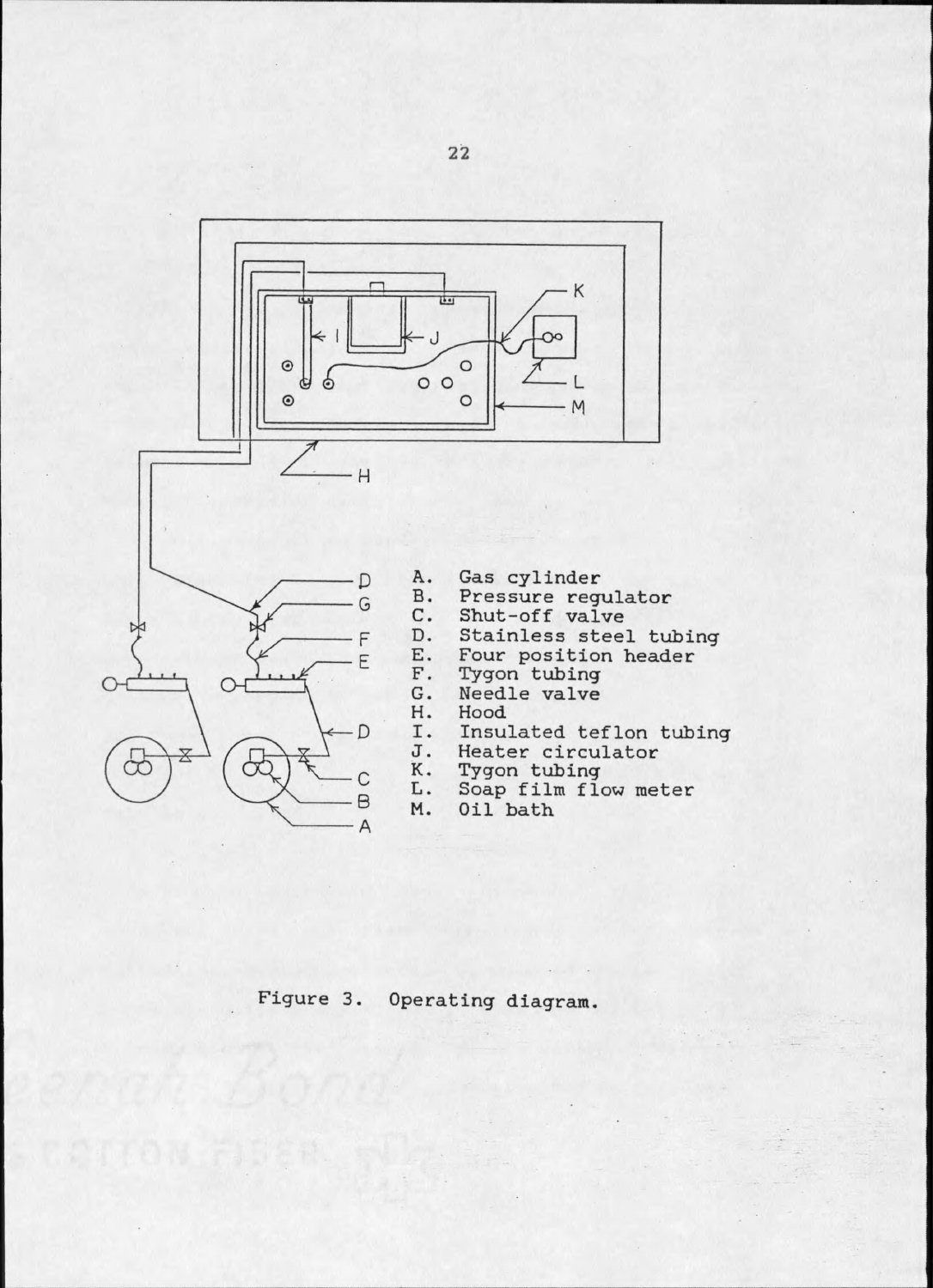the label of Phillips Petroleum but was produced by Amoco The lubrication oil was produced at two separate  $0i1.$ refineries, but both met the requirements to be labeled as Phillips 66 HD II SAE 30. Copper catalyst was available as 0.125 mm thick foil or powdered forms of  $Cu_{2}0$ ,  $Cu0$ , and cupric acetylacetonate. All powders were reagent grade. The free radical initiator, Lupersol 130, was provided by Lucidol Pennwalt Corporation of Buffalo, New York.

#### Experimental Procedures

Samples of lubrication oil contaminated with vegetable oil were placed in the 500 ml reaction kettle. **The** individual sample size was 500 ml of oil mixture. The reaction kettle was labeled as 500 ml but would actually accommodate 1,000 ml. This provided room for expansion and possible foaming of the mixture, thereby preventing overflow losses.

The 30 mm gas dispersion tube was centered in the bottom of the reaction kettle approximately 8.0 cm below the oil mixture surface. Copper foil was cut in 1 cm x 5 cm and 2 cm x 5 cm strips and formed into cylinders approximately 1.5 cm in diameter. The foil was then centered over the gas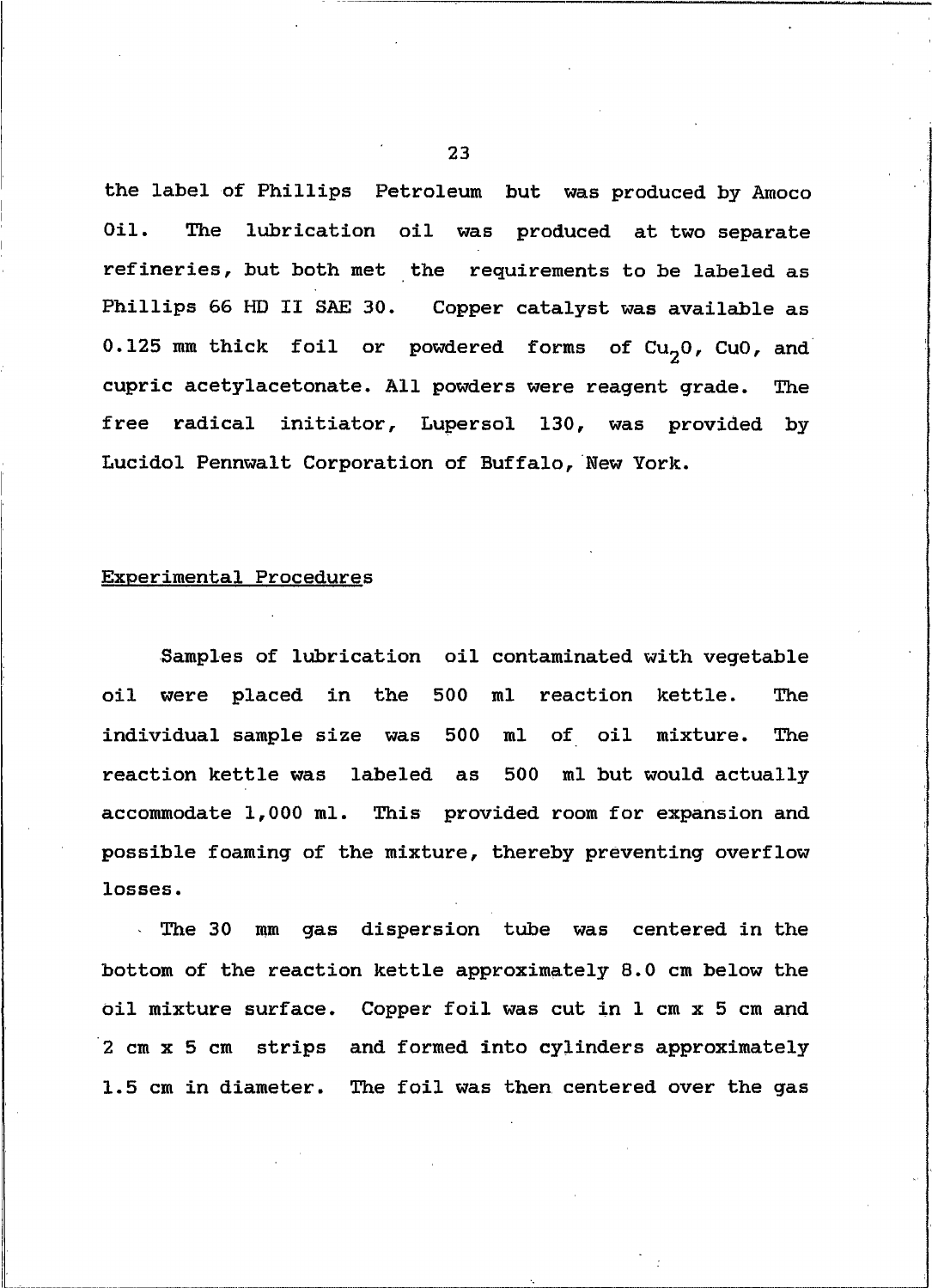entrance tube while supported by the fritted glass of the dispersion tube. When powdered copper compounds were used, the foil was not present. Powdered forms were thoroughly stirred into the oil mixture before sealing the reaction kettle.

The ground glass surfaces of the reaction kettle and lid flanges were then greased with Dow Corning high vacuum grease. The lid was placed over the reaction kettle with the stem of the gas dispersion tube protruding through the center opening. The lid was pressed and rotated to insure an air tight seal between reaction kettle and lid.

The four ground glass lid openings were also greased. Ace thread stoppers were used to provide an air tight seal around the stem of the gas dispersion tube and a 5.0 cm length of 1/4 inch stainless steel tubing was used as a gas. exit. The remaining openings were sealed using ground glass stoppers.

sealed reaction kettle containing the prepared The sample was placed in an oil bath maintained at 150 C. **The** oil bath level was approximately one inch above the test mixture level to insure 150 C temperatures in the mixture.

The temperature of 150 C was chosen based on the assumption that  $\mathbf{a}$ diesel engine crankcase operating temperature is approximately 150 C. This assumption is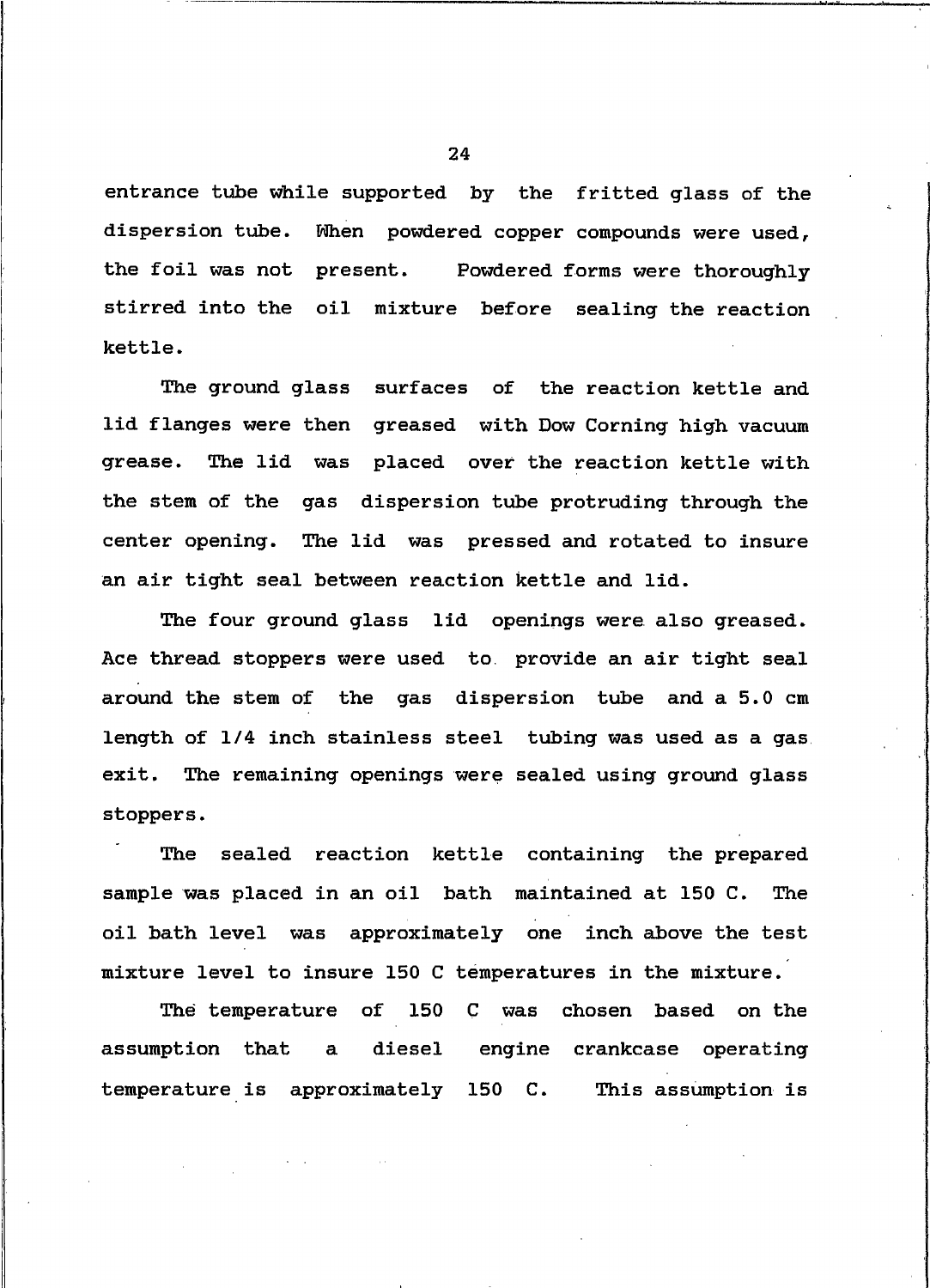supported by the Oldsmobile III D test [6]. This test evaluates an oil for its resistance to oxidative thickening at oil sump temperatures controlled at 150 C.

Immediately after immersion in the oil bath, the bath lid was positioned above the reaction kettle and the gas flow tube was attached to the stem of the gas dispersion The gas flow was adjusted to 120  $cm^3/m$ in as measured tube. by a soap film flow meter adjacent to the oil bath. Gas percolation through the oil mixture sample was visually checked for problems of surging or excessive foaming.

Periodic samples were removed during each run. The time intervals between samples were dictated by the experiment being performed. One of the glass stopped ports was removed and 8 ml of the test mixture was pipetted from the test cell. The 8 ml sample was then transferred to a viscometer maintained at 40 C in the water bath. The 40 C temperature is used to evaluate excess viscosity rise in used motor oil as discussed in the Handbook of Lubrication C63. Following the viscosity determination the sample was prepared for Total Base Number (TBN) titrations, returned to the reaction kettle, or discarded where appropriate.

TBN indicates the acid neutralization power of the lubrication oil. TBN values were determined potentiometricly using ASTM Standard D 2896-73 [6]. This is a back titration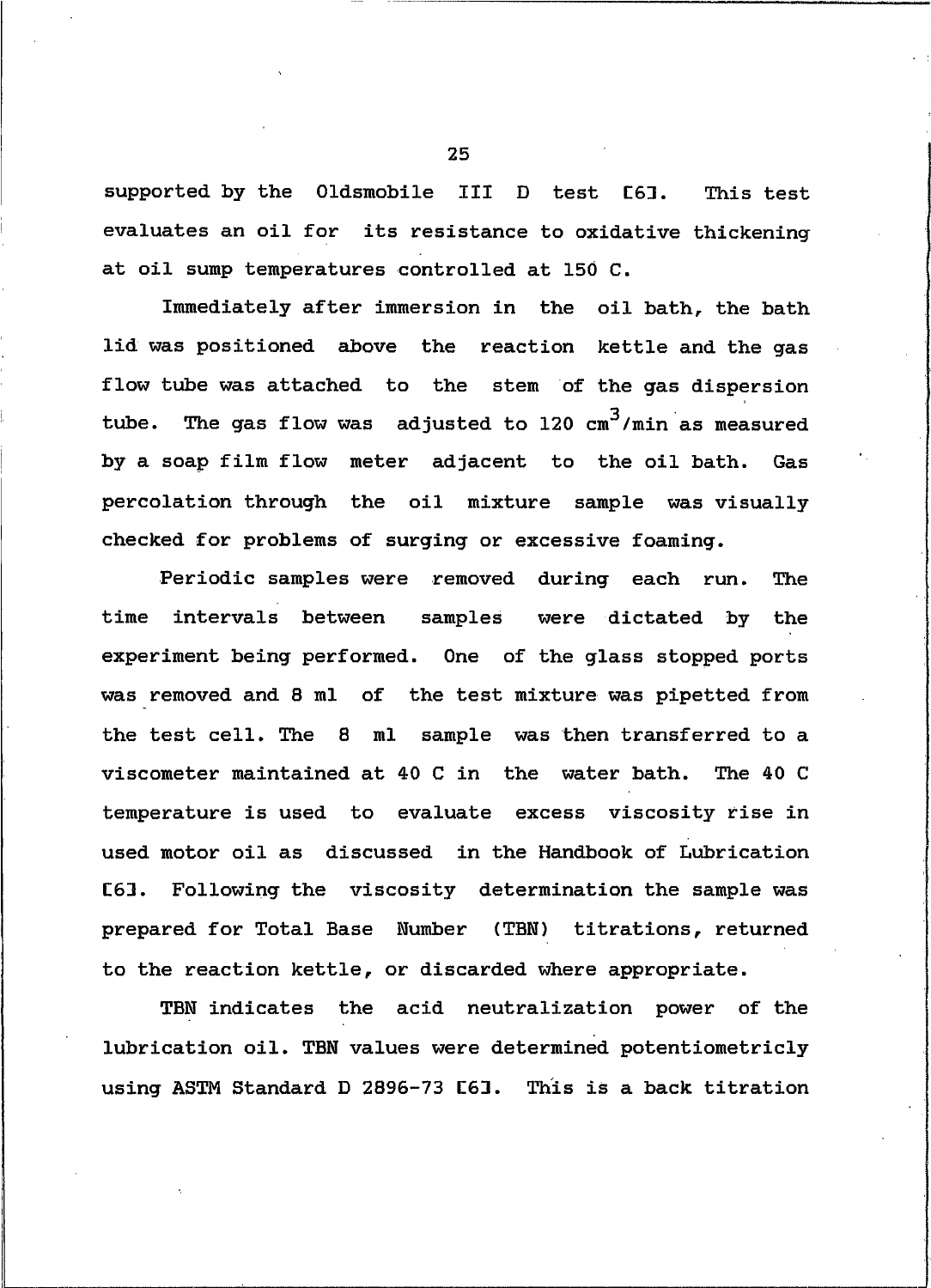method where excess standard  $HCD_4$  solution is added to a prepared sample. The excess is then back titrated with standard sodium acetate solution. This method is preferred for used motor oils because inflection points may be difficult to determine by other TBN procedures [25]. Iodine values are a relative indication of unsaturation present. These values were determined according to ASTM Standard 1959-69. This is the Wijs procedure for determination of unsaturation in drying oils. It is applicable to vegetable oils and their fatty acids [26].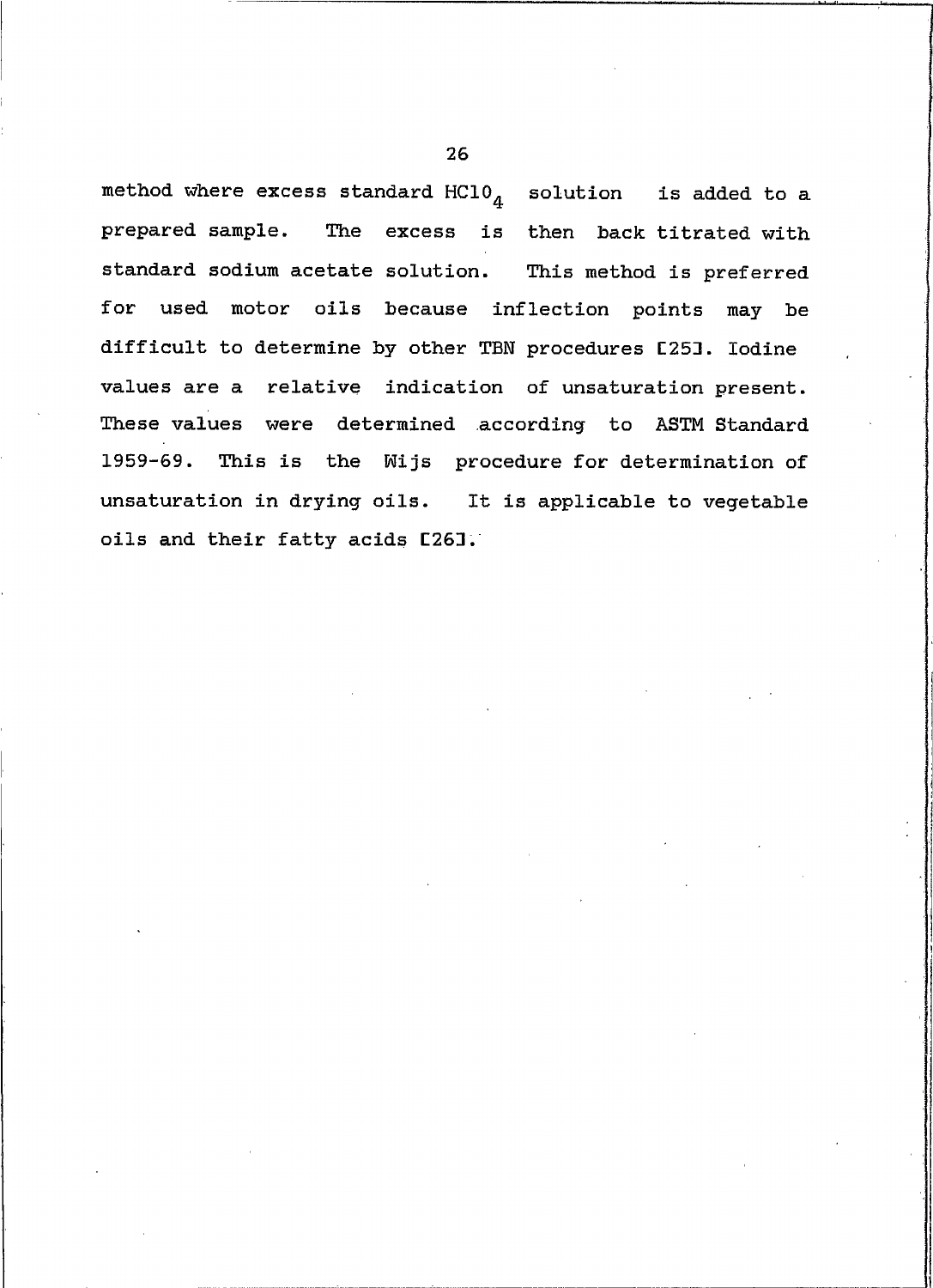#### <span id="page-35-0"></span>RESULTS AND DISCUSSION

The purpose of several initial experiments was to establish a set of baseline conditions which would yield at least a 375 percent increase in viscosity within sixty These conditions would then be used as a standard hours. for comparison when operating parameters were varied.

Preliminary studies related to this project were conducted by Chance Rewolinski [4]. The apparatus that Rewolinski used differed from that used in most of the current work. Rewolinski established standard conditions which gave a significant viscosity rise in less than sixty A first goal of this work was to approximate hours. Rewolinski's results, allowing for valid comparison between the differing apparatus. If comparable results were achieved, work could then continue from Rewolinski's base of experiments.

Figure 4 shows plots of oil mixture viscosity versus exposure time for Run 4 of the current work. The dashed standard conditions for line represents results at These standard conditions were 150 C, 5.0 Rewolinski. percent sunflower oil, 2000 ml/hr oxygen flow, and the presence of copper wire. Run 4 shows viscosity rising at a